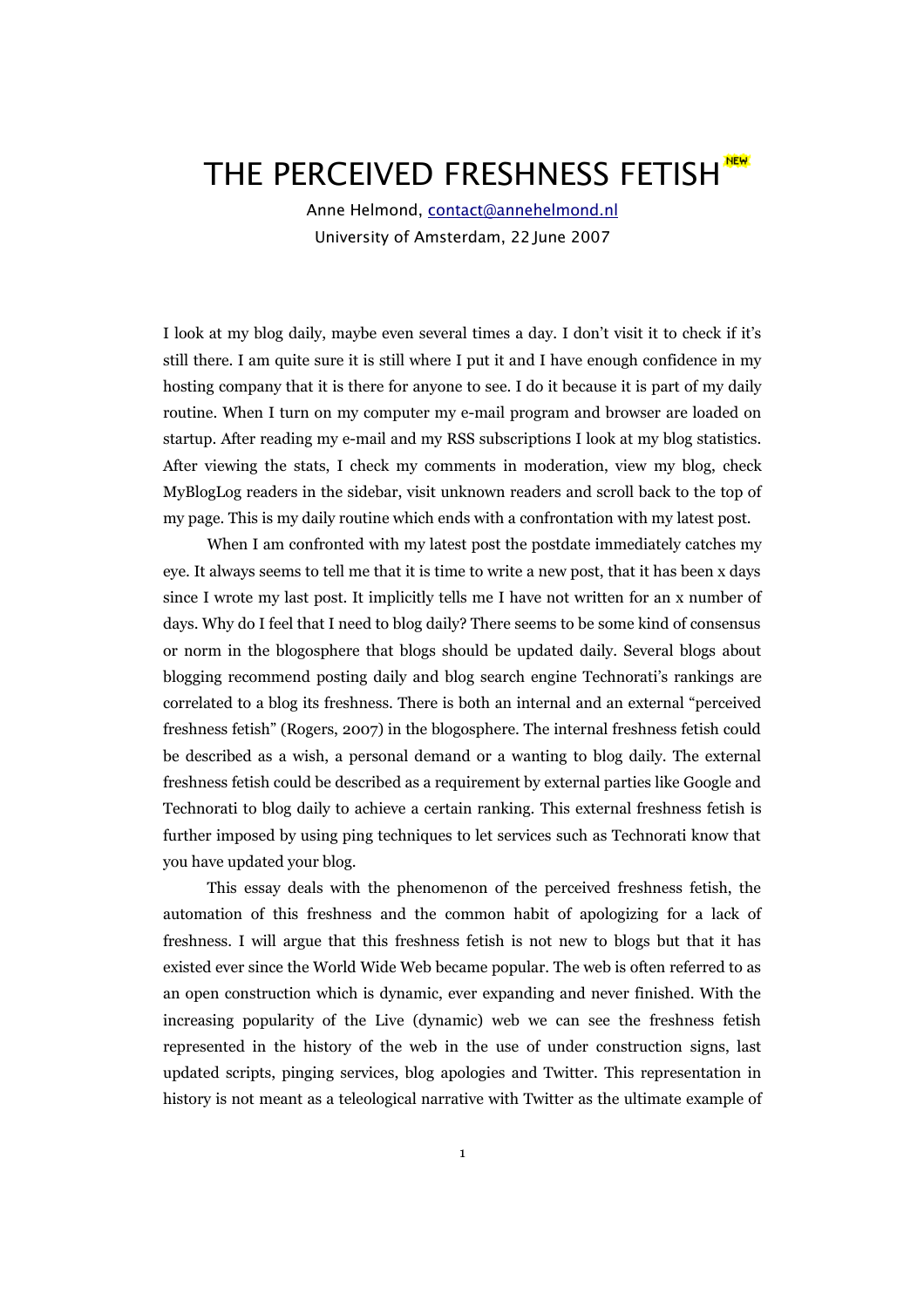the perceived freshness fetish. It rather serves as an illustration of the phenomenon because there is no implicit causal finality in the account of freshness.

First I will discuss the issue of freshness in the early Static Web which

we understand and describe [...] in terms of real estate. It has "sites" with "addresses" and "locations" in "domains" we "develop" with the help of "architects", "designers" and "builders". Like homes and office buildings, our sites have "visitors" unless, of course, they are "under construction". (Searls, 2005)

In the early days of the Web freshness was indicated by manually inserting an "under construction" sign. Javascript automated this indication of fresh content in the Static Web. Blogging would change our perception of freshness with the coming of the Live Web that

is defined by standards and practices that were nowhere in sight when Tim Berners-Lee was thinking up the Web [...] These standards and practices are about time and people, rather than about sites and content. Of course blogs still look like sites and content to the static Web search engines, but to see blogs in static terms is to miss something fundamentally different about them: they are alive. Their live nature, and their humanity, defines the *live* Web. (Searls, 2005)

Then I will argue that there are internal and external blogging forces that contribute to the perceived freshness fetish. These forces consist of both human and technological factors that have a very subtle and entangled relationship. This will be illustrated with the case study of "Vitalizing Dead Blogs" which also points to the live nature and humanity of blogs. Finally I will address the issue of Continuous Partial Presence; the consequence of our desire to be continuously connected with and be a part of the live network which is visible in social networking sites such as Twitter.

## The Web Under Construction

With the development of the Mosaic browser in 1993 and the Netscape Navigator browser in 1994 the World Wide Web became very popular. Companies and individuals were in a rush to get online to make their presence known on the World Wide Web. In this rush it was very common for websites to explicitly state that they were unfinished. These websites would bear an "under construction" sign in the form of an animated gif or banner (Fig. 1) to indicate that the website had not been finished yet but that the webmaster was still working on it. Particularly personal homepages showed these banners as people experimented with learning HTML and building websites and they wanted to show what had been made or was ready.

The use of these images was often regarded as unprofessional, unnecessary and intruding and actually led to the People Against Under Construction Images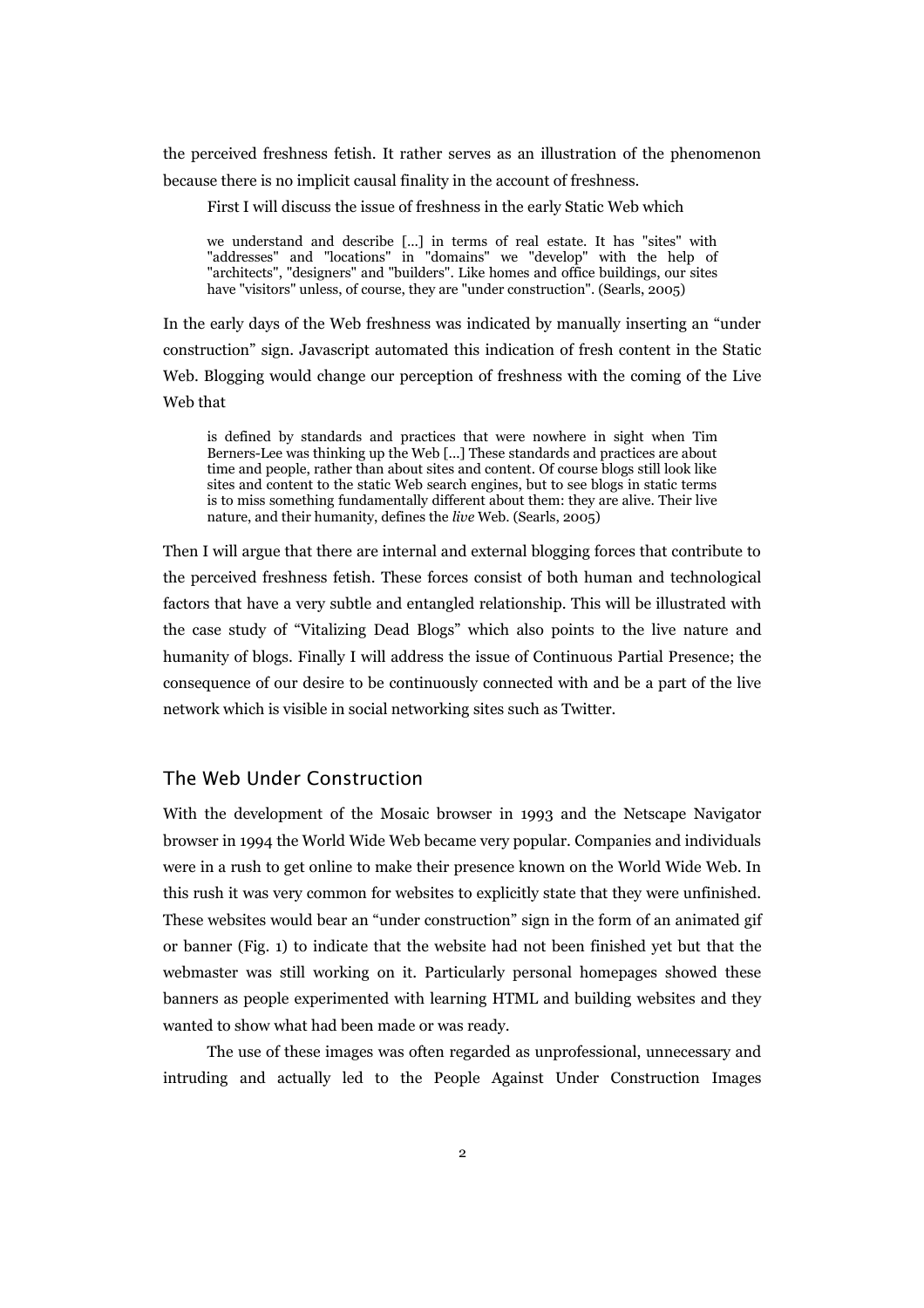movement<sup>[1](#page-2-0)</sup>. The signs use the metaphor of a road under construction where road workers place an "under construction" notice at the beginning of the road to inform passing traffic. This metaphor may be traced back to how people perceived the World Wide Web in its early days. It cannot be directly linked to the wish of constructing an Information Superhighway "a now-obsolete term that was popularized in the early 1990s by the Clinton-Gore administration to describe ways of expanding the Internet beyond its then-current state." (Wikipedia, Information Superhighway, 2007) as it concerned itself mainly with the infrastructure of the Internet. More likely, these signs point to the open nature of the web where nothing ever seems to be finished:

Especially in a virtual medium one may reselect and rearrange elements until a pattern emerges which seems to satisfy the constraints of the task and the current purposes of the user. Indeed, no version of the resulting text need be regarded as final – completion may be endlessly deferred in the medium in which everything is always 'under construction'. (Chandler, 2000)

Chandler sees personal homepages not only as a form of *bricolage*, the appropriation of materials such as images and text, but also as a construction of the *bricoleur's* identity. The "under construction" signs could be interpreted as the homepage author's idea that the homepage can be finished whole. The signs were often accompanied by a text stating "this website is under construction, please come back later" where "later" the visitor would be presented with the "whole" and "finished" website.

If the visitor was later confronted with a website that was no longer under construction it did not necessarily mean it had been finished. A website could retain its look for a few weeks, months or even years but very likely items had been added, removed or changed. Early web pages were static web pages which is a type of web page "that always comprises the same information in response to *all* download requests from *all* users. " (Wikipedia, Static Web Page, 2007). To indicate an update or change the **NEW** image came into existence and was widely used to point at new content on a website<sup>[2](#page-2-1)</sup>. With the advent of Javascript in 1995 these images were soon accompanied by scripts indicating when the content of a website had been last updated:

The use of "under construction" phrases and icons on the World Wide Web has become an almost comical cliche; in reality, everything on the Web changes constantly or quickly becomes obsolete. Inevitably, making all these changes becomes tiresome. As a result, savvy designers, wearing their construction hard

<span id="page-2-0"></span><sup>1</sup> The People Against Under Construction Images movement was initiated by Nifty Rifty in 1997. It was meant as a form of satire against the popular use of the under construction images but the petition was signed by over a hundred people within a few months. There are numerous other pages that rant about the use of under construction images including:

<sup>○</sup> [Things I hate](http://www.boulter.com/jeff/hate.html#construction)

<sup>○</sup> [Under Construction, Or, "This icon says more about me than it does about my web page"](http://www.cs.utah.edu/~gk/atwork/)

<span id="page-2-1"></span><sup>○</sup> [Under Construction \(well, not really...\)](http://users.tkk.fi/~jjknuutt/kesken.html)

<sup>2</sup> More information on the origin and history of the new image can be found on "The [Original](http://www.kevdo.com/newgif/) new.gif [Tribute Page at Kevdo.com"](http://www.kevdo.com/newgif/)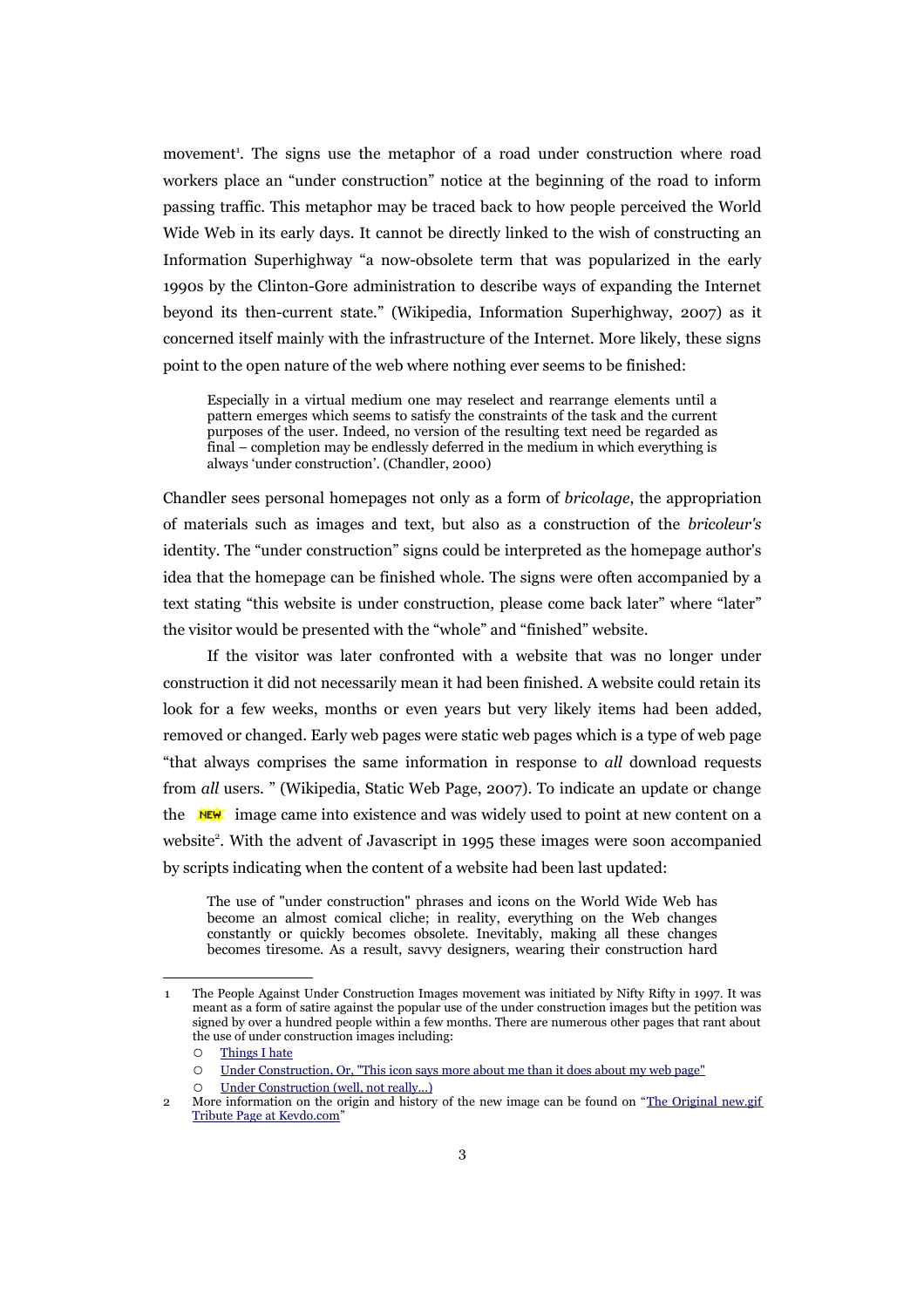hats, search for ways to automate the work. Script languages meet this need. (Buyens, 2003, p. 1053)

Javascript enables a more dynamic kind of webpage where the visitor is confronted with an automatically configured indication of freshness.

## Last Updated JavaScript

A common way to indicate the latest update of your webpage used to be to insert a Javascript showing the date and time of the last update (see Fig. 2). This script used to be a very common way to notify your readers when your page was last updated<sup>[3](#page-3-0)</sup>.

However, the script does not always adequately denote the freshness of the page as happened with Geocities members' pages in 1998. Geocities was one of the first web hosting services to supply a limited amount of webspace to create free home pages. In exchange for a mandatory advertisement link back to the Geocities homepage the services were free and quickly became very popular. In 1998 the mandatory link was replaced with a floating transparent gif image that functioned as a watermark. It was automatically inserted into every page in the bottom right corner using JavaScript which caused a number of problems such as browser compatibility and markup clashes (Hu, 1998). The JavaScript also interfered with the Last Modified JavaScript because whenever a page was loaded, the image was inserted into the webpage. This would cause the JavaScript to interpret that the page had been uploaded at the moment a visitor would request the document thus displaying the current date and time as the last update to the website. After various protests from Geocities users the image was eventually removed and replaced by ads in a separate frame on the right side.

The last updated scripts were used to inform the website's audience if and when the webpage had been updated. The script only indicates the freshness of the page it is placed in and not the underlying pages. This could lead to an index page that had been last updated a year ago while the content of the underlying pages had been updated only a few days ago. The "new" image was often used in combination with the Javascript on the main page to show which sections of the website had been updated. Blogs would change this by always showing the lastest item first.

<span id="page-3-0"></span><sup>3</sup> One of the many ways to use JavaScript to indicate the last update of a site: <script language="JavaScript"> <!---//hide script from old browsers document.write( "Last updated "+ document.lastModified ); //end hiding contents ---> </script>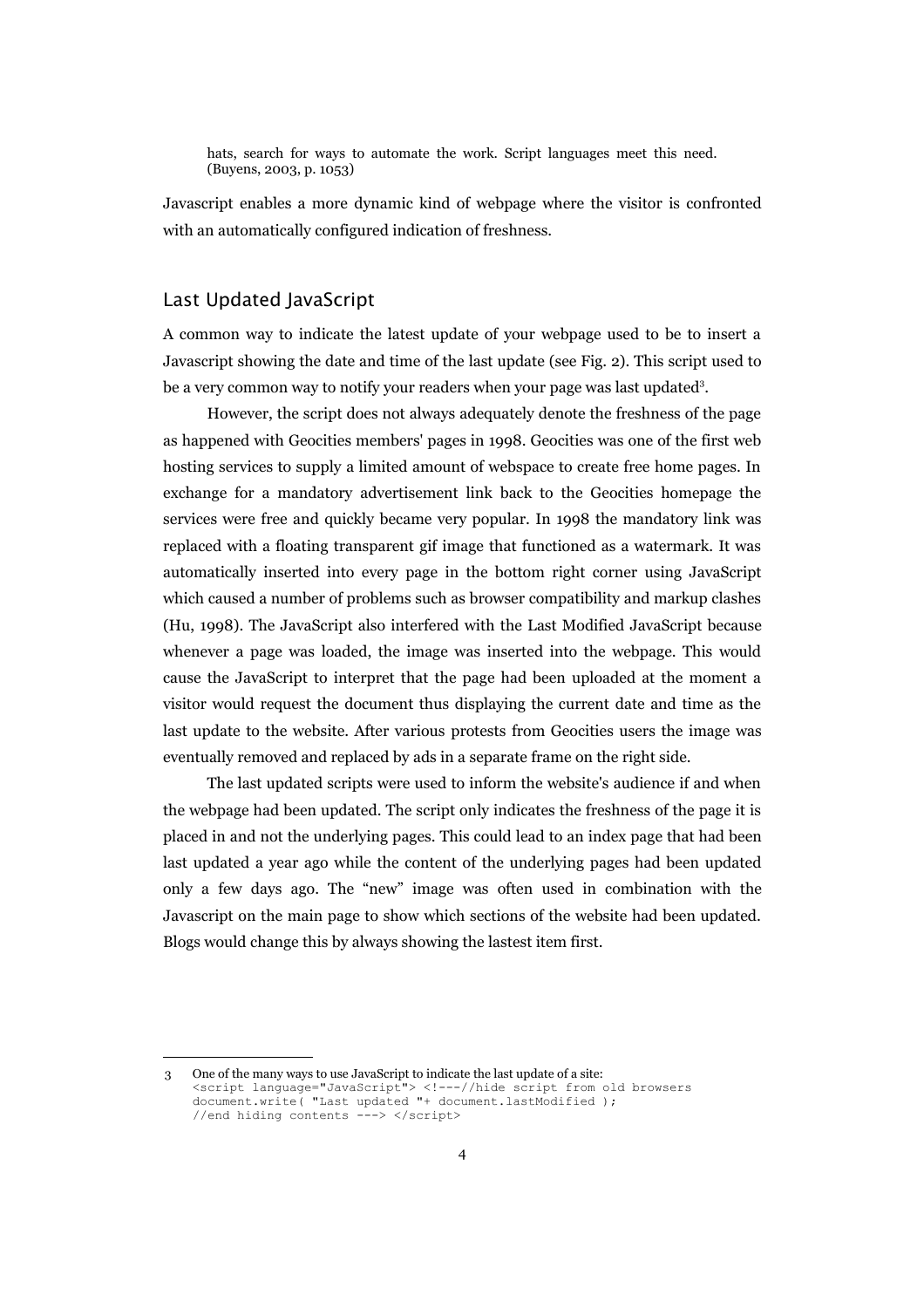## Blogs

Justin Hall started blogging at links.net in 1996 which makes him one of the first bloggers<sup>[4](#page-4-0)</sup>. In his very first blog entry he states that he will add something *new* to his site *daily:*

January 10, 1996

daily thoughts, a useful notion I met again the two guys who run [suck.com](http://www.links.net/vita/web/suck.html) again last night at a Wired anniversary party both pleasant misanthropists typical, Joey said he used to love my pages but now there's too many layers to my links

at suck, you get sucked immediately, no layers to content. they're urging folks to make it their homepage (it changes daily)

sounds like a good idea to me, I think I'm gonna have a little somethin' new at the top of www.links.net every day. (Hall, 1996)

Justin Hall talks about the removal of layers to content that urges people to go to a homepage. If the newest items are always placed on top you are immediately sucked into the content and you do not have to search for recently added items. Early blogs were either link lists or diaries but they shared the same format of "frequently updated, reverse-chronological entries on a single Web page." (Blood, 2004, p. 53) Blog software automated the process of producing a blog entry and embedded the format of the reverse-chronological order into the software's core. (Helmond, forthcoming)

This raises questions such as whether a blog is as good as its latest entry and whether the freshness of a page is more important than its content. Nowadays we often do not visit websites and blogs through the main index page by entering the URL but rather through search engines and feed readers. If we visit a website or blog through a search engine or a feed reader we are more likely to enter the website through a specific page rather than through the front page. Only regular readers are likely to enter a website through the main index page, but most visitors will enter a website through a search query or referral. For my personal blog 14,87% of the visitors are (returning) regular visitors while 85,13% are new visitors. My blog is reached directly by 9.34% of the visitors, through referral sites by 18.31% of the visitors and through search engines by 72.35% of the visitors. Almost three quarters of my blog visitors find it through

<span id="page-4-0"></span><sup>4</sup> Justin Hall's blog is an example of an early diary blog. Jorn Barger is famous for his link list weblog *Robot Wisdom,* started in 1997, where he "logged" the web with interesting links and commentary.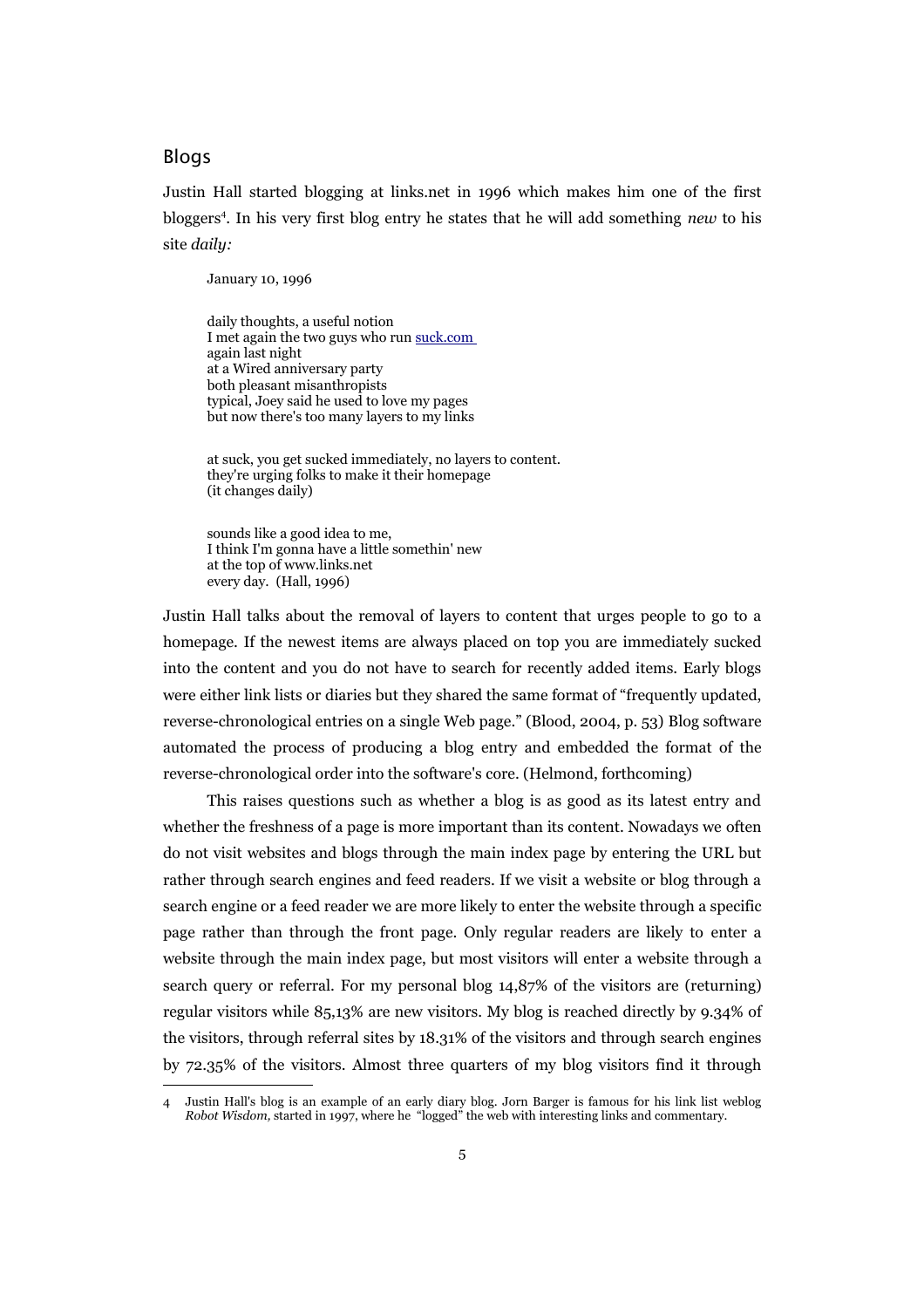search engines. The most popular page and at the same time my top landing page is a post titled '[WordPress](http://annehelmond.nl/2007/04/29/wordpress-and-photos-4-wordpress-photoblog-themes/) Photoblog Themes' which is a post of nearly two months old. It is found and accessed through search engines mainly as "wordpress photoblog theme" which is my top search string that leads to that post. The second most popular page and the second top landing page is my main index page; as retrieved from Google Analytics on the  $6<sup>th</sup>$  June 2007. These statistics indicate that my blog is not necessarily as good as its latest post.

### External Blogging Forces

So why do we feel the need to update our blog every single day? Is there something in the blog software that makes you want to update your blog every single day? At the first glance there seems to be no technological drive in the blog software that forces you to write daily. Your login is not disabled after having been idle for a certain amount of time unlike a Hotmail account that used to expire after thirty days of inactivity. However, blog software does seem to influence the amount of words of a single post and the frequency of posting as Tom Coates noted in 2004 after five years of blogging:

You may well ask what it was that caused my post-length to go up and my post frequency to drop so dramatically? Well it turns out, looking at my archives, that this happens at precisely the same time as I switched to using Movable Type instead of Blogger - which just goes to show how much the tool helps dictate the form of your writing online. (Coates, Three More, 2004)

In 2004 Coates put up his entire blog archive in a text file for people to download and analyze (Coates, Five Years, 2004). As Coates was an established top 100 blogger in those days the data collected over a period of five years might contain significant value about (his) early blogging habits. One of the things that stood out in several visualizations was the change in posting habits on Plasticbag.org after Coates switched from Blogger to Moveable Type in 2003. He does not directly offer an explanation for this change but

Matt has suggested to me in the past that another equally convincing model might be to think of MT as having broken the paradigm of incredibly fast and easy informal peer-to-peer publishing that Blogger created and was initially its USP. (Coates, Three More, 2004)

Neil Turner, who has been blogging since 2002, also noticed a change in posting frequency after he switched from Blogger to Movable type. Unlike Tom Coates whose posting frequency dropped after the switch Turner's posting frequency slightly increased. Such changes may also be related to external factors such as work but in her 2005 research on blog motivations Dan Li hints at different posting behavior caused by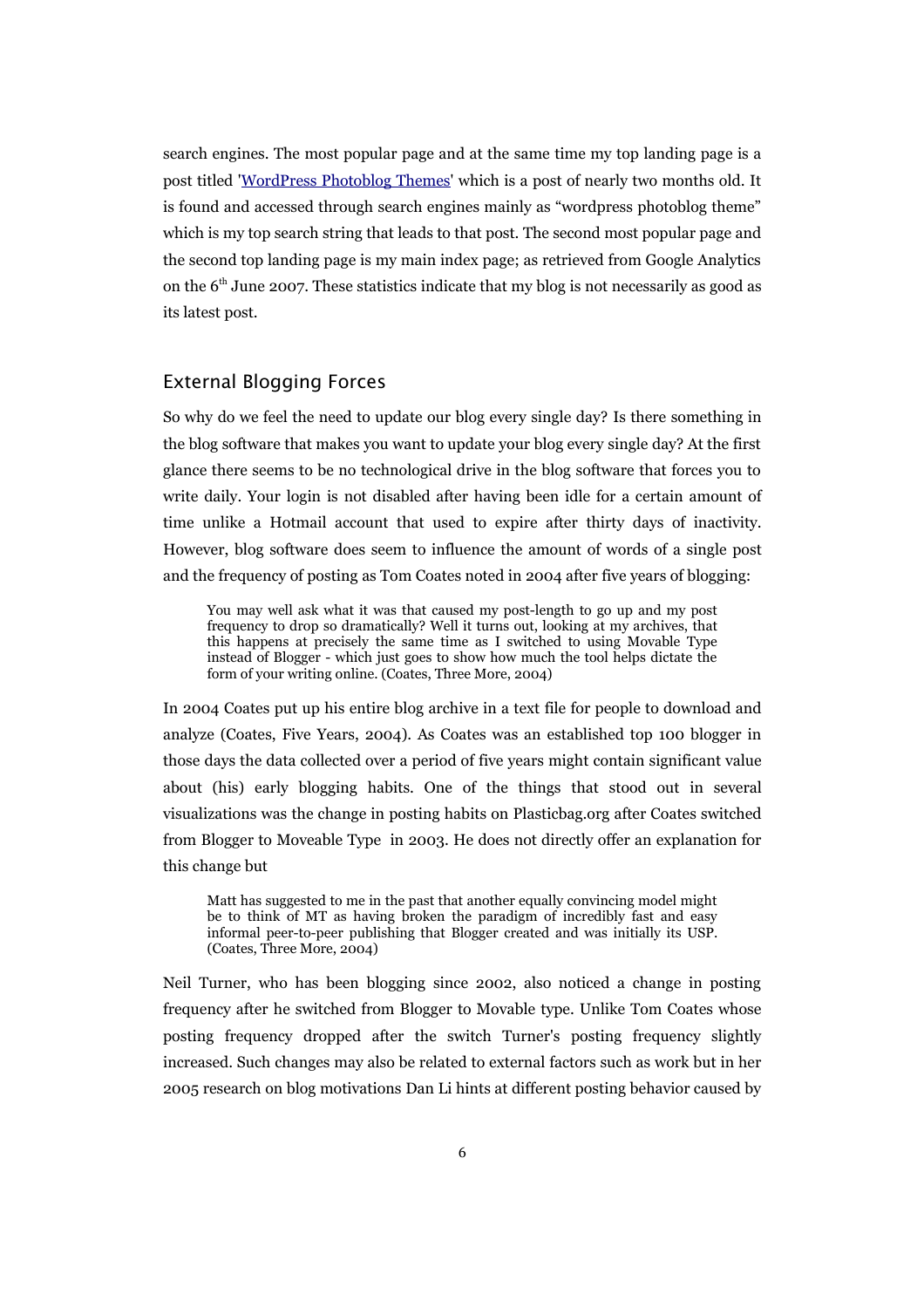different kinds of blog software:

It is worth mentioning that a negative relationship exists between the efforts required to update a blog and the frequency of updating. Simply put, the easier it is for bloggers to post entries to blog, the more likely they will do it. (Dan Li, 2005, p. 28)

If we take a glance at the different blog platforms and software available it is immediately obvious that some interfaces for writing posts are much more complicated and cluttered than others. Blogger's interface looks clean and does not offer many options besides writing a post. The focus of the screen is on the writing area itself which is only thirteen lines long. WordPress' and Movable Type's interfaces look much more complicated and are less concentrated on the actual writing area than Blogger's interface (see Fig. 3, 4 and 5). It requires further research to see whether different blogging platforms/interfaces encourage or discourage different kinds of blogging behavior including frequency<sup>[5](#page-6-0)</sup>.

There are also other external technological forces that drive or enforce you to update daily. These forces are meta blogs, blog search and indexing engines such as Technorati, BlogPulse and Google Blog Search. Google recently launched Google Blog Search which searches the Live Web in contrast to Google Search which is mainly used for the Static Web. Google Search also includes results from blogs (the Live Web) and there seems to be an increasing importance of freshness in ranking results. Google Search uses the PageRank algorithm as one of the many factors to determine the authority of a website by looking at the number of (external) links that point to it. An early patent filed in 1995 by Google employees shows that freshness is part of Google's search algorithm (Jon, 2007):

26. The method of claim 1, wherein the one or more types of history data includes information relating to freshness of links; and wherein the generating a score includes: determining freshness of links associated with the document, assigning weights to the links based on the determined freshness, and scoring the document based, at least in part, on the weights assigned to the links associated with the document. (United States Patent Application: 0050071741, 2005)

<span id="page-6-0"></span><sup>5</sup> The front end of blogging has been widely studied in several contexts such as: the blogosphere as a new public sphere, blogging as a new kind of journalism, remediation: the blog as a new kind of diary and private versus public personal publishing. The back end of the blog and the relationship between the blog software and the database have hardly been addressed until now. It is important to study the back end because it contributes to how the front end looks and is perceived. However, software is more than a tool that constructs an object (in this case the blog). Software are not merely tools

but also the paths between them, how they intermix, and the boundaries and

correlations between their different functions, the objects they work on and the users that they amalgamate with. (Fuller, Behind the Blip*,* p. 138)

In current research the emphasis has been mainly on the social aspects of blogging and little has been written about the technical aspects of blogging. This thesis strives to contribute to the understanding of blogging by focusing on the technical aspects of blogging and connect them with the social aspects of blogging. (Helmond, MA Thesis, forthcoming)

Rebecca Blood first addressed blog software in her 2004 essay on 'How Blogging Software Reshapes the Online Community.' Du and Wagner explored the role of blog software in their 2006 research on 'Weblog success: Exploring the role of technology.' My upcoming MA thesis wishes to further contribute to this existing research on blog software.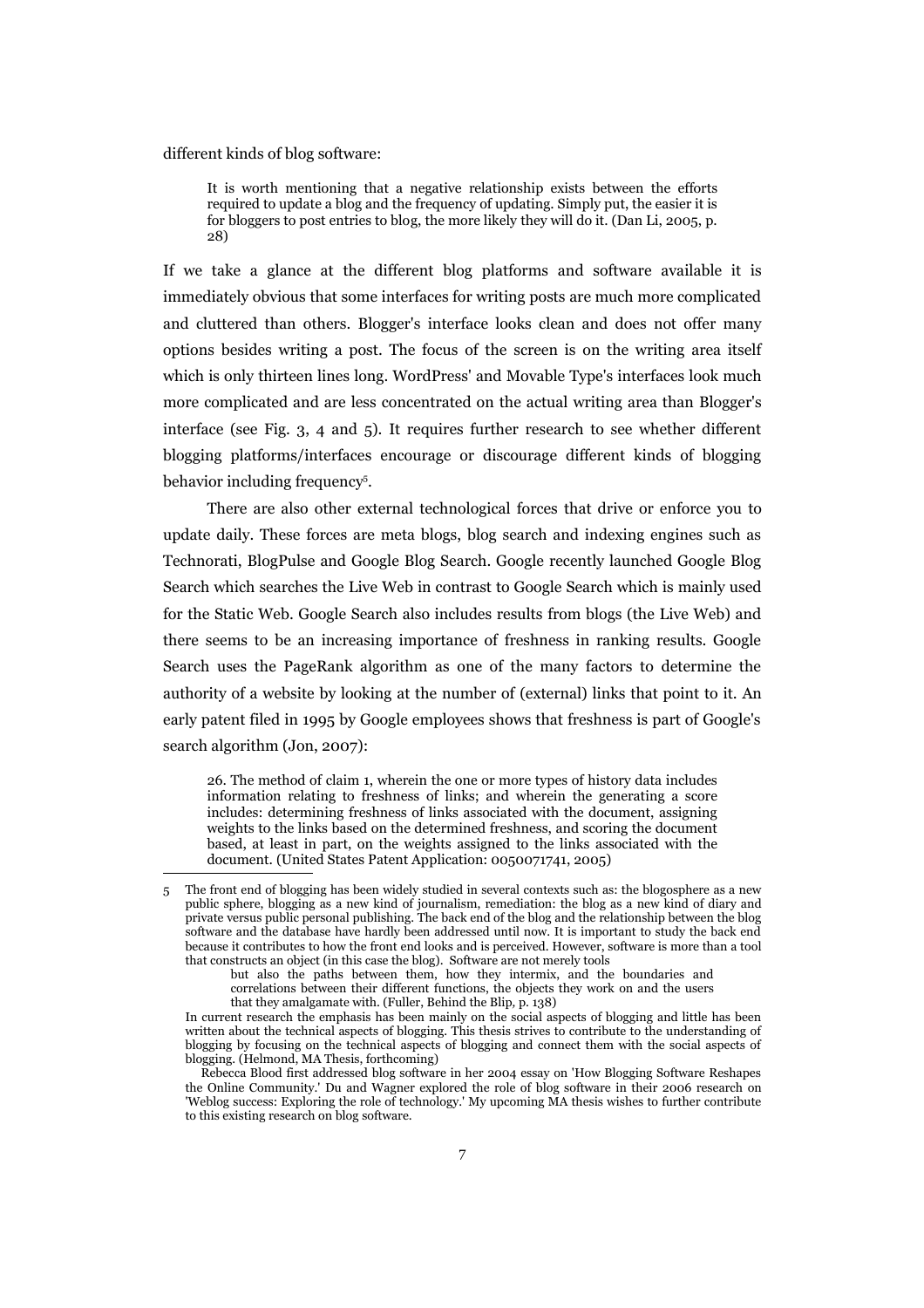The original PageRank document also mentions update frequency as one of the many factors that contribute to a page's ranking (Brin & Page, 1998, p. 6). Freshness may also be a factor in crawling as a page that has been updated frequently will be crawled more often (Rowse, 2005). However, freshness is only one of the many factors that is used to calculate the popularity of a site and does not automatically improve a site's PageRank (Smashing Magazine, 2007). Google's algorithm is a black box because its methods for ranking a site's authority has not been published. However, it has been agreed upon that over the past six months the importance of freshness has increased (Boggs, 2007). This is confirmed by Amit Singhal, head of Google's search quality team, in a recent New York Times article about Google's constant tweaking of the algorithm to retain quality:

For much of the second half of last year, one of the recurring items was "freshness." Freshness, which describes how many recently created or changed pages are included in a search result, is at the center of a constant debate in search. (Hansell, 2007)

This increasing focus on freshness has led to the fact that Google recently

introduced a value called QDF for "query deserves freshness," because it turned out that one recent important, and more general issue, was that some new web pages were vastly under-valued in rankings. However, it also turned out that the algo couldn't be just tweaked to simply emphasize fresher pages, because that would've harmed placement of older authority pages in other cases where the user might not want the new page. So Amit and his team looked into different ways to tackle the issue, QDF being one of the measurements trying to determine just what the searcher wants, by e.g. looking at how much a specific topic is currently discussed by blogs (or by checking how often the topic is searched for in Google at the time, similar to what Google shows us as Hot Trends, I guess). (Lenssen, 2007)

A third important external force is the pinging feature to let the previously mentioned services know that you have updated your blog:

Update Services are tools you can use to let other people know you've updated your blog. WordPress automatically notifies popular Update Services that you've updated your blog by sending a XML-RPC (http://www.xmlrpc.com/) ping each time you create or update a post. In turn, Update Services process the ping and updates their proprietary indices with your update. Now people browsing sites like Technorati or DayPop can find your most recent posts! (WordPress, 2007)

Once you have pinged a blog search engine such as Technorati it will crawl your website and include the latest update in its index. This is different from a website search engine such as Google Search that indexes websites "regularly" (Google, Webmaster Help Center, 2007). So blog updates are indexed almost immediately in contrast to websites that are indexed "regularly." Regularly as a measure of frequency is highly ambiguous, especially in this case where many other unknown factors determine the level of frequency. This difference in indexing the Live Web in contrast to the Static Web may have led to an urge to put new content online on a frequent basis. Once you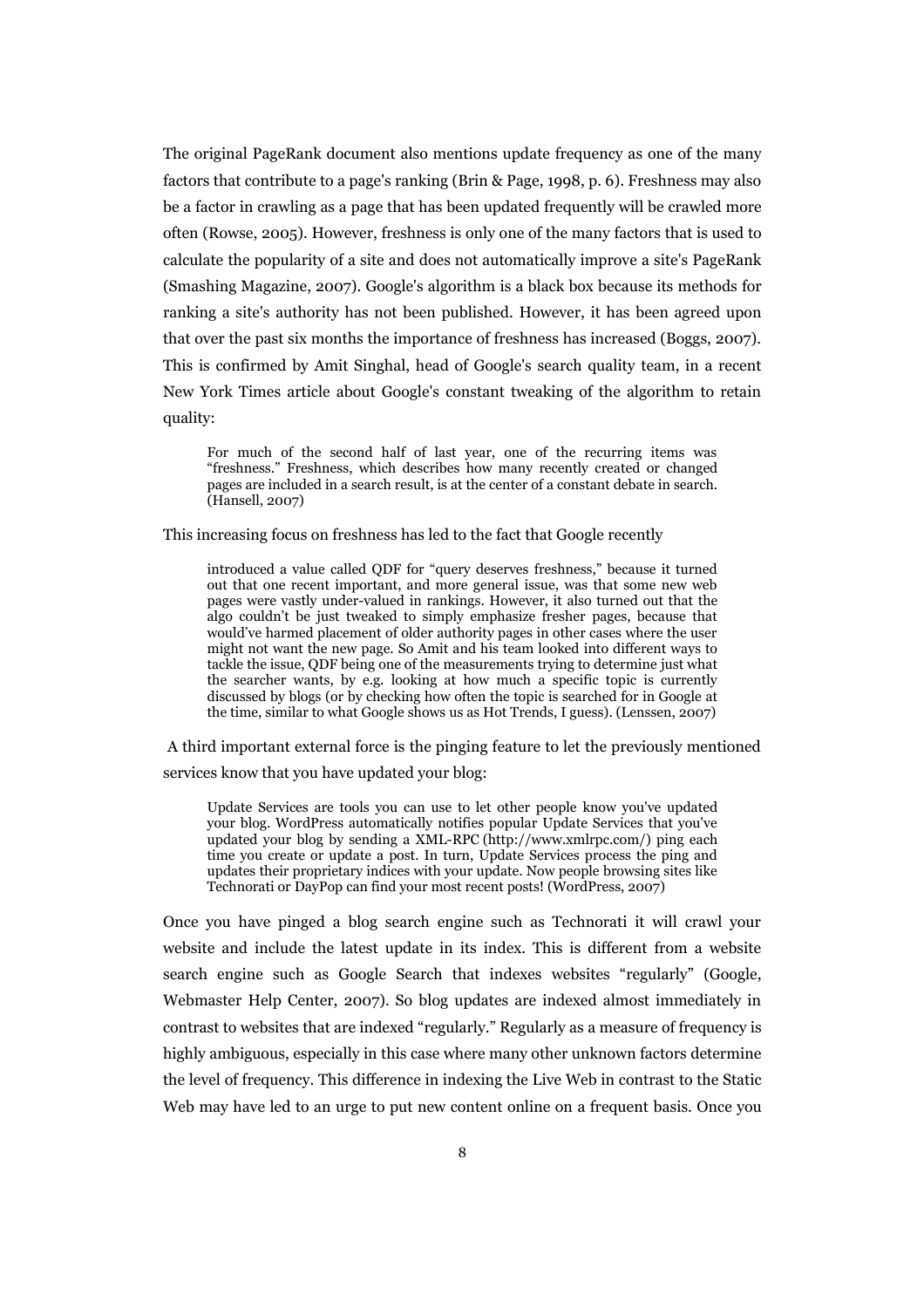have updated your blog and pinged a blog service your new post is crawled by Technorati and added to its index. In the Live Web it is very important to keep your content fresh as Technorati sorts its search results by freshness and not by relevancy or popularity. Most recently added posts are shown on top regardless of their relevancy or popularity although posts can be sorted by authority or language. It is freshness that counts. This is particularly visible on Technorati's recently redesigned front page that now displays a ticker that contains hot and freshly used tags. In popular blog software such as WordPress you can enable several ping services to be pinged automatically once you have posted a new post thus participating in the automation of freshness.

A fourth major contribution to the freshness trend is RSS (Really Simple Syndication/Rich Site Summary ) a

file in a standardized XML format, containing information on the latest news items published on a site. Available on demand, able to be parsed by dedicated newsreader software or to be embedded into another Website. (Bruns, 2005, p. 241)

Visitors used to come to a website to look for new content but now new content is sent out to readers once it has been published. There is a shift from pull to push in the content of the Static web and the Live web. Often the content of a website or blog is not read on the actual site itself but through a feed or newsreader. Subscribing to a site's RSS feed means that you are automatically notified of the site's latest content through your feedreader. Fresh content is delivered on the spot. The number of feed subscribers is a key factor in Google Blog Search's way of determining the popularity of a blog (Bihun, 2007 & Rowse, 2007). There is a shift from the importance of links, as seen in Google Search's PageRank, to the importance of (fresh) content subscribers, as seen in Google Blog Search Ranking. In Google Blog Search frequency of posting or freshness are not necessarily positive indicators as the frequency of posting might be a negative indication of spammers that automatically generate new posts at a certain interval (Bihun, 2007). By default Google Blog Search sorts its results by relevance instead of by date, as Technorati does. Although freshness plays an increasingly important role in Google Search (Static Web<sup>[6](#page-8-0)</sup>) it is not the most important factor in Google Blog Search (Live Web).

<span id="page-8-0"></span><sup>6</sup> The distinction between the Static Web and the Live Web is blurring as the Live Web increasingly 'penetrates' the Static Web in search engine results.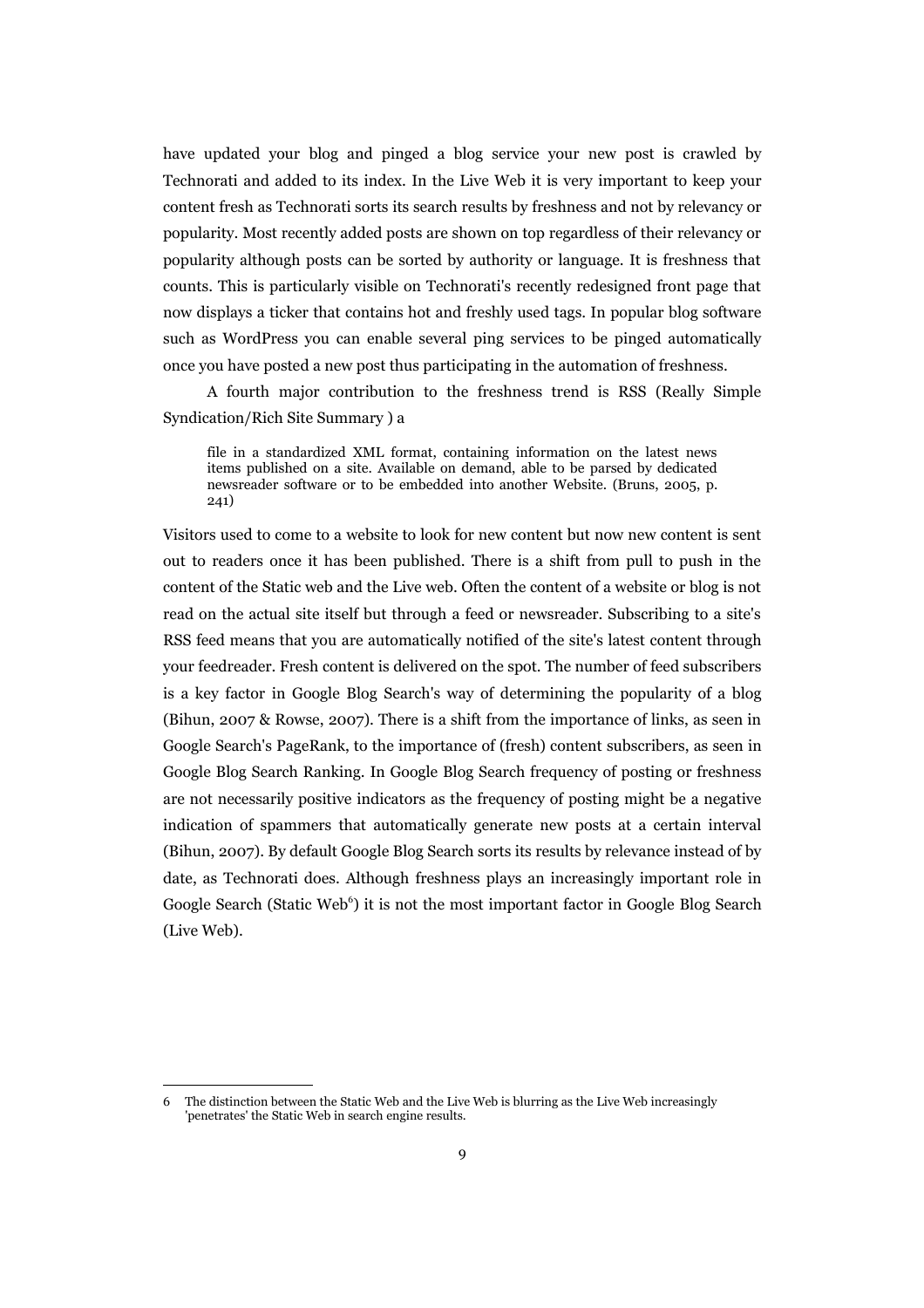#### Internal Blogging Forces

Besides the previously mentioned external technological forces that contribute to the perceived freshness fetish there also seems to be an internal drive for freshness. I would like to argue that this freshness is a fetish, a fixation. It is something we strive for but when we cannot reach it we feel disappointed and apologize. Apologizing to one's blog audience for a lack of fresh content is quite common in the blogosphere. In 2006 JLS compiled a list of blog excuses under the post title of "Sorry I haven't posted in a while." (JLS, 2006) The extensive list is humorous but a closer look reveals that the apologies are uttered towards the readers, the blog audience. This made me wonder if there are any bloggers who apologize to the blog itself instead of to its readers. It resulted in a post titled "I'm sorry blog excuses." (Helmond, 2007). I noted a few interesting points after analyzing a number of "I'm sorry blog" blog posts. The blog posts imply an established intimacy with the blog:

- The blog is referred to as something human, an intimate partner almost. There are a lot of references to cheating, abandonment and neglect.
- The reference to "here." The blog is somewhere waiting (in blogspace<sup>[7](#page-9-0)</sup>) for its owner to visit, to come by and write something.
- Blogging is seen as a one sided initiative as the sentence "you never call" points out. I personally feel my blog is calling me all the time to enter its blogspace and write something.
- A lack of blogging is not necessarily correlated to a lack of time. Vacations and an abundance of time can cause a lack of writing as well.
- There is a time and importance measure and pressure. There is a feeling that only one can only blog about important things and this must be done preferably on the same day or else it is "too late."

By apologizing to one's blog instead of to one's blog audience, the blog is vitalized in a way that websites were not with their under construction banners and last updated scripts. These were always meant for the website's visitors, as some kind of apology for the "unfinished" state of the website, the lack of freshness or inconvenience experienced. This apologizing for a lack of freshness is not something new or unique to blogs or the web in general as it is also visible in diaries. What is different though is

<span id="page-9-0"></span><sup>7</sup> Blogspace is sometimes used as a synonym for blogosphere in academic research. Kumar et. al. describe blogspace in 'On the Bursty Evolution of Blogspace' as "the space of weblogs (or *blogs*)." This space is more commonly refered to as "Blogosphere: common term to describe the overall community of blogs and bloggers, which is interlinked through a large number of cross-references between individual blog entries." (Bruns & Jacobs, 2006, p. 5)

I use the word blogspace not as a synonym for blogosphere but rather as the location of where the blog "lives" or resides. This space is located somewhere at the intersection of the browser, the blog software and the server.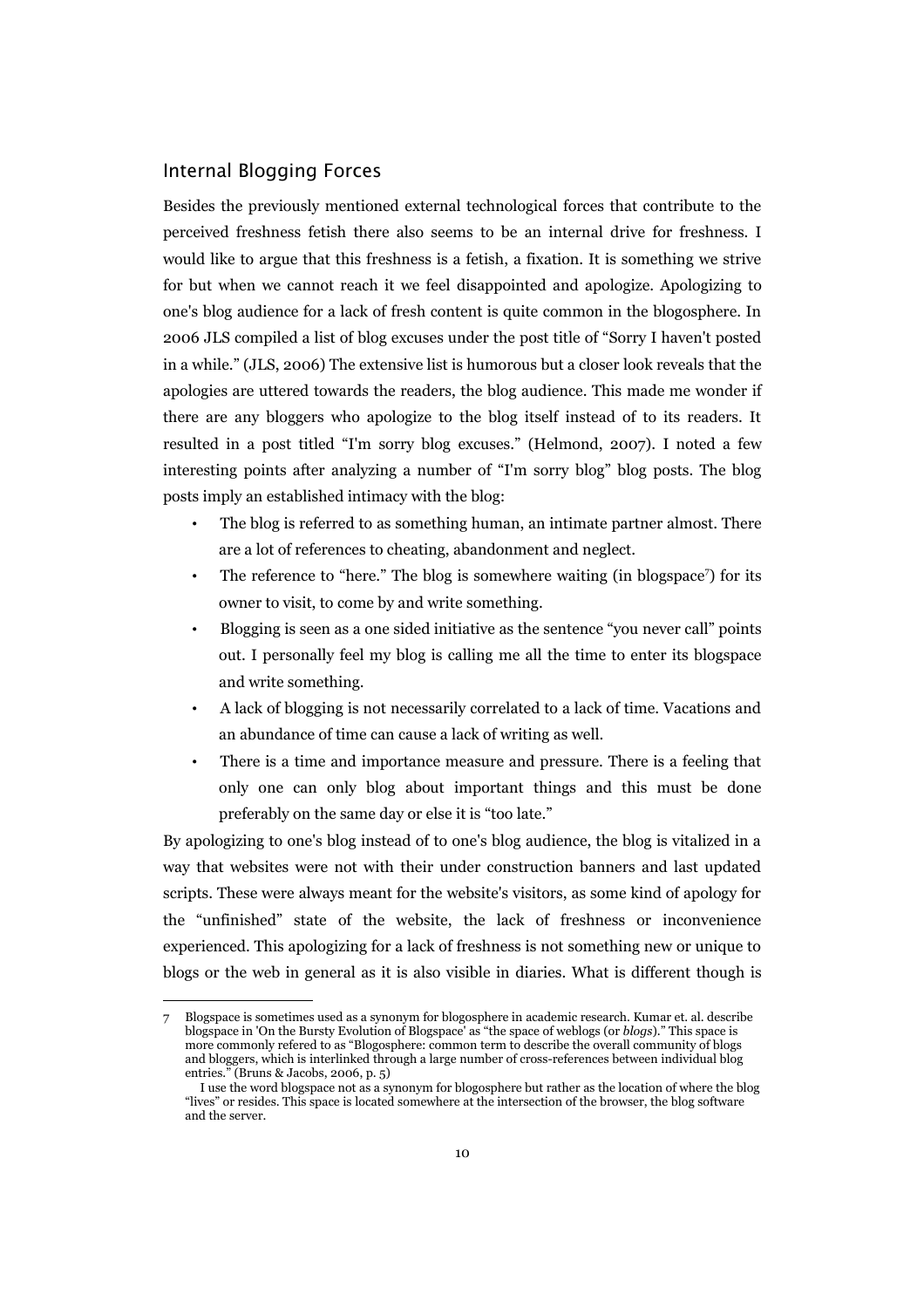that through their networked and hypertextual nature blogs are not a static and closed environment like a diary is. Blogs are highly dispersed across the network and the blog text exists in different formats and locations such as RSS and e-mail. We could see blogs as part of what Katherine N. Hayles calls a Work as Assemblage:

[...] with the advent of the Web, communication pathways are established through which texts cycle in dynamic intermediation with one another, which leads to what might be called Work as Assemblage (WaA). (Hayles, 2005, p. 105)

[…] the WaA derives its energy from its ability to mutate and transform as it grows and shrinks, converges and disperses according to the desires of the loosely formed collectives that create it. Moving fluidly among and across media, its components take forms distinctive to the media in which they flourish, so the specificities of media are essential to understanding its morphing configurations. (Hayles, 2005, p.107)

This description of the WaA as a vital object that derives its energy from transforming, converging and dispersing resonates my view on blogs as autonomous unities that derive their energy from dispersion, aggregation and pinging. There are human and nonhuman actors in the network the blog (or the Work as Assemblage) resides in. I previously described these nonhuman factors as the external technological factors but their relation is more subtle and entangled as the following case study illustrates.

## Case study: Vitalizing Dead Blogs

Most bloggers did not permanently abandon their blog after their "I'm sorry blog" excuse post but some of them did. Their sorry post is the last post they have written and the first post visible when visiting the blog. The blog has become one of the many abandoned blogs out there in the blogosphere and ready to be buried in the graveyard of dead blogs. But when is a blog dead? Is there a certain threshold for the degree of freshness a blog should maintain? Should we consider a blog inactive or dead six months or a year after its latest post? Blog hosting services such as Blogger.com and WordPress.com do not close down blogs after a certain period of inactivity. Unless the blog author actively decides to close down the blog it will continue to exist in the blogosphere. This enables the inactive blog to continue to exist as an autonomous, selfsustaining entity that can exist without the input of the blog's author. "The blogger of course does retain a rigid form of control, having the ability of the killswitch (delete blog) to kill it off." (Eikelenboom, 2007) The blogger also has control over the amount of autonomy a blog has by enabling or disabling comments, trackbacks and pingbacks for example. If trackback ―which is "one of three types of Linkbacks, methods for Web authors to request notification when somebody links to one of their documents"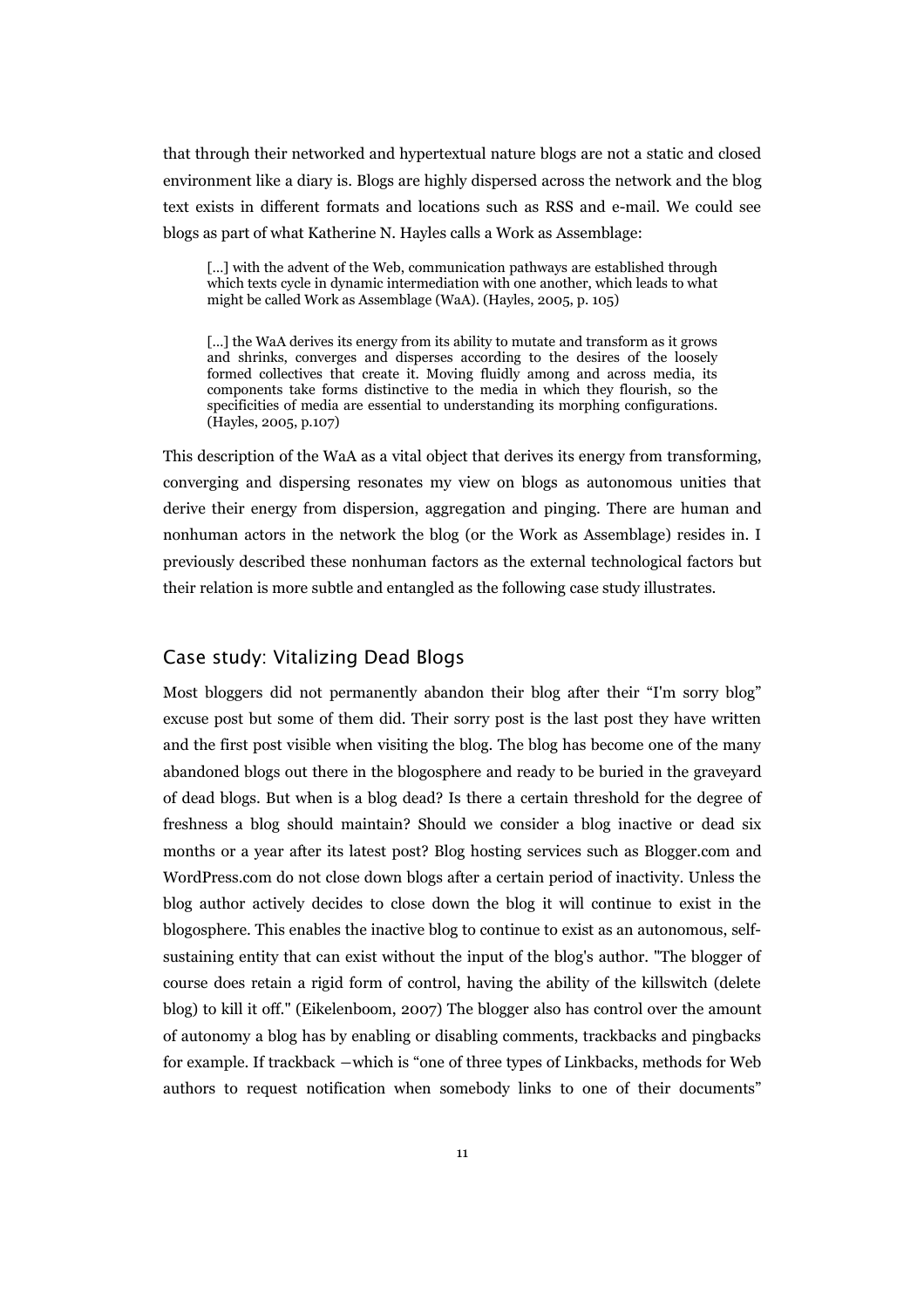(Wikipedia, Trackback, 2007)― is enabled a blog achieves a certain degree of autonomy. References to your blog posts are automatically placed on your blog even if you are no longer actively engaged with your blog.

This also happened in the case of my blog post about blog excuses where the authors that had enabled trackback were notified of my post about their post. Several of the blog authors wrote a comment on my blog post to further elaborate on their blog excuse post and their reasons for not writing. In one particular case my trackback to the excuse post made the author decide to start blogging again. The author of  $5$  and  $42$ wrote his post "I'm sorry blog" on the  $12<sup>th</sup>$  of February 2007 which was the last post visible until the  $28<sup>th</sup>$  of May. Whenever I write a blog post my blog automatically attempts to notify any weblogs linked to of the article (a setting in my WordPress blog software) assuming the other side allows link notifications. Two weeks after my blog sent a trackback to 5 and 42's blog a new blog post was put up:

Well blog, we've made it in the blogosphere. According to Anne Helmond New Media Master research blog, we are #1 on the "apologizing to your blog for not blogging" list. Hot. Now, lets get back to blogging. Ok, yes…I missed you too. (5 and 42, 2007)

This case poses questions about the vitality of blogs and whether a blog can live without its author or reading audience. Is it only the content freshness that keeps a blog alive? I would like to argue that freshness is only one factor and that once a blog has been created the control over the blog is out of the author's hands. RSS feeds go places you cannot control and posts may be put in a different context outside your blog. This is particularly visible in blog scraping:

the process where automated software scans hundreds of thousands of blogs per day, searching for and copying content. The process is sometimes referenced by the name given the software or individuals responsible for the action, "blog scrapers." "Scraping" essentially stands for copying, or in the case of copyrighted material, stealing content off a blog that is not owned by the individual initiating the scraping process. The scraped content is often used on Spam blogs or splogs. (Wikipedia, Blog Scraping, 2007)

When content is automatically scraped and used without permission of the blog author the intimacy with the blog, as described previously, gets disrupted. The issue also adds a new dimension to Jill Walker's point of blogs as a form of feral, uncontrollable, hypertext<sup>[8](#page-11-0)</sup>. Comments, trackbacks and pingbacks can automatically be placed and

<span id="page-11-0"></span><sup>8</sup> Walker sees blogs as "the clearest example of truly feral, literary hypertexts today" but Most individual weblogs aren't feral at all. Quite the contrary, in fact, they're politely obedient and simply use the default templates, linking to other blogs or sites only if the blogging software makes linking very easy. Sometimes, however, systems or clusterings of weblogs escape and become something more than just a single website with occasional links and commentary. (Walker, 2005, p. 6)

The case of automatically scraped blogs where content is being used to create splogs shows us that RSS has also gone feral which adds a new dimension to Walker's argument. It also poses the question of authorship, of where does authorship begin and end. Can we speak of authorship if the text is created by the code of the blog software? These issues will be further addressed in my upcoming MA thesis.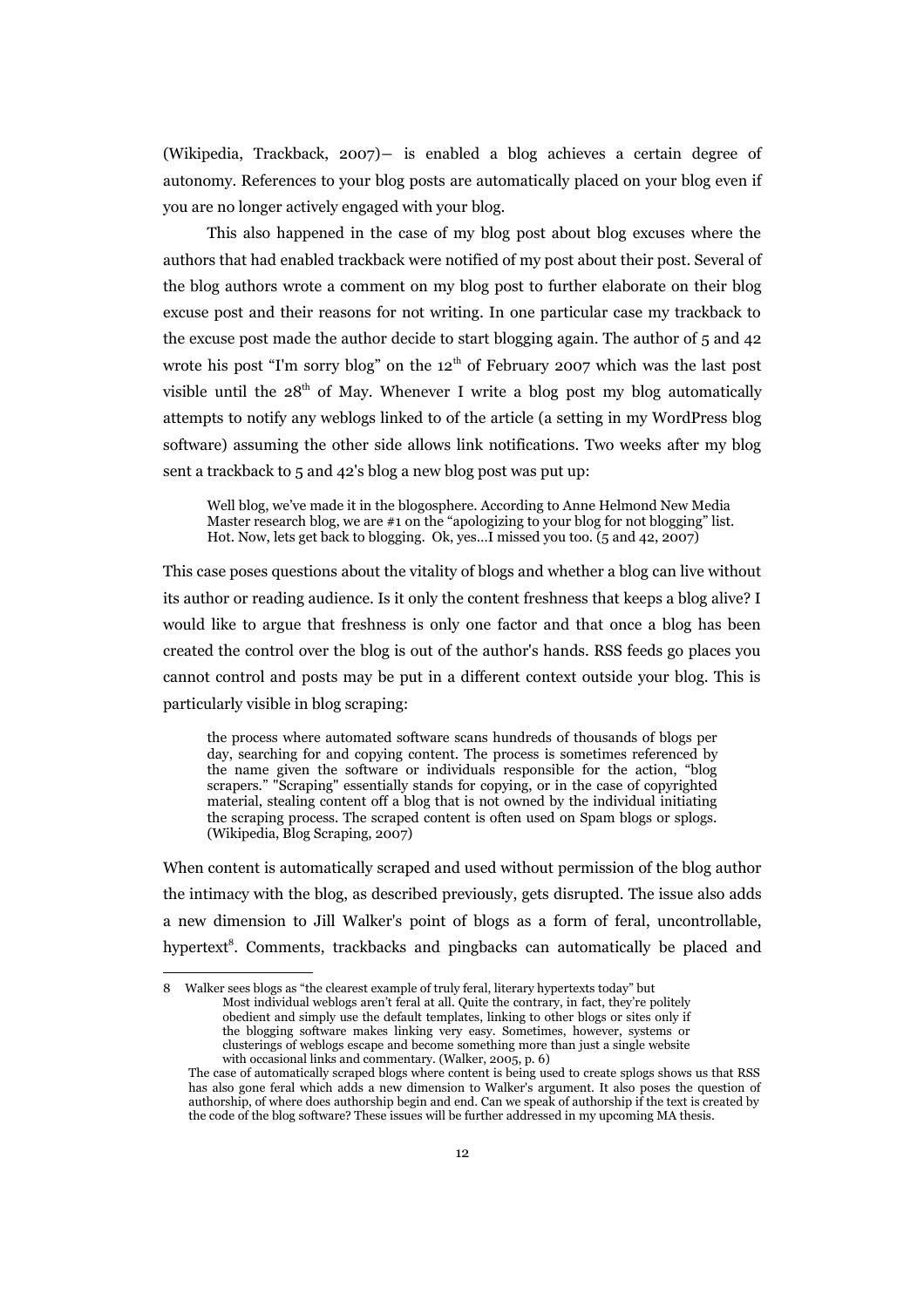inject a certain degree of energy into the blog that can be thrived on by its author. If the relationship with the blog gets disrupted the author may wish to turn to freshness as a way to exercise control.

The subtle and entangled relationship between the internal and external factors that constitute and contribute to the freshness fetish have led to the vitalizing of blogs as autonomous entities. We could describe this as the "blogosphere effect" on freshness. Entities within the blogosphere, such as Google and Technorati's ranking systems, contribute to the perceived freshness fetish and influence our perception of freshness.<sup>[9](#page-12-0)</sup> Within these entities energy is not necessarily derived from freshness.

## Continuous Partial Presence in a Web Under Construction

A new phenomenon in which all energy is contained within and expressed through freshness is Twitter which is part of a larger trend called micro-blogging. Microblogging

is a form of blogging that lets you write brief text updates (usually less than 200 characters) about your life on the go and send them to friends and interested observers via text messaging, instant messaging, email or the web. (Wikipedia, Micro-blogging, 2007)

A type of micro-blogging<sup>[10](#page-12-1)</sup> that has become immensely popular is the social networking and micro-blogging service Twitter. It revolves around "friends and strangers answering one simple question: *What are you doing?*" (Twitter, 2007). It is about letting people know where you are and what you are doing every single second of the day. This information is placed on a personal Twitter homepage and send to people who have subscribed to you, your so-called "followers." They can choose to receive your updates through e-mail, instant messaging, a text message or other sources. Twitter relieves us from the constrictions of being online by allowing to send and

<span id="page-12-0"></span><sup>9</sup> The blogosphere effects do not only include blog search and ranking engines such as Technorati and Google but also the effects of other nodes in the network. The influence of other nodes, blogs, is particularly visible in the case study of 5 and 42. It may also be visible in the degree blogs in which blogs reference to fresh (new) or less fresh (old) content. Do bloggers mainly cite fresh posts? This question is a good starting point for further research into the question of the influence of the "blogosphere effects." 10 Another type of micro-blogging is the tumblelog that strives to make blogging easier and faster. Jason

<span id="page-12-1"></span>Kottke compares these kinds of blogs to the early style of blogs:

A tumblelog is a quick and dirty stream of consciousness, a bit like a remaindered links style linklog but with more than just links. They remind me of an older style of blogging, back when people did sites by hand, before Movable Type made post titles all but mandatory, blog entries turned into short magazine articles, and posts belonged to a conversation distributed throughout the entire blogosphere. Robot Wisdom and Bifurcated Rivets are two older style weblogs that feel very much like these tumblelogs with minimal commentary, little cross-blog chatter, the barest whiff of a finished published work, almost pure editing...really just a way to quickly publish the "stuff" that you run across every day on the web. (Kottke, 2005)

The interface of micro-blogging software such as Tumblr strives to strip down to the essential basis of posting a piece of content. This may affect posting frequency as previously described.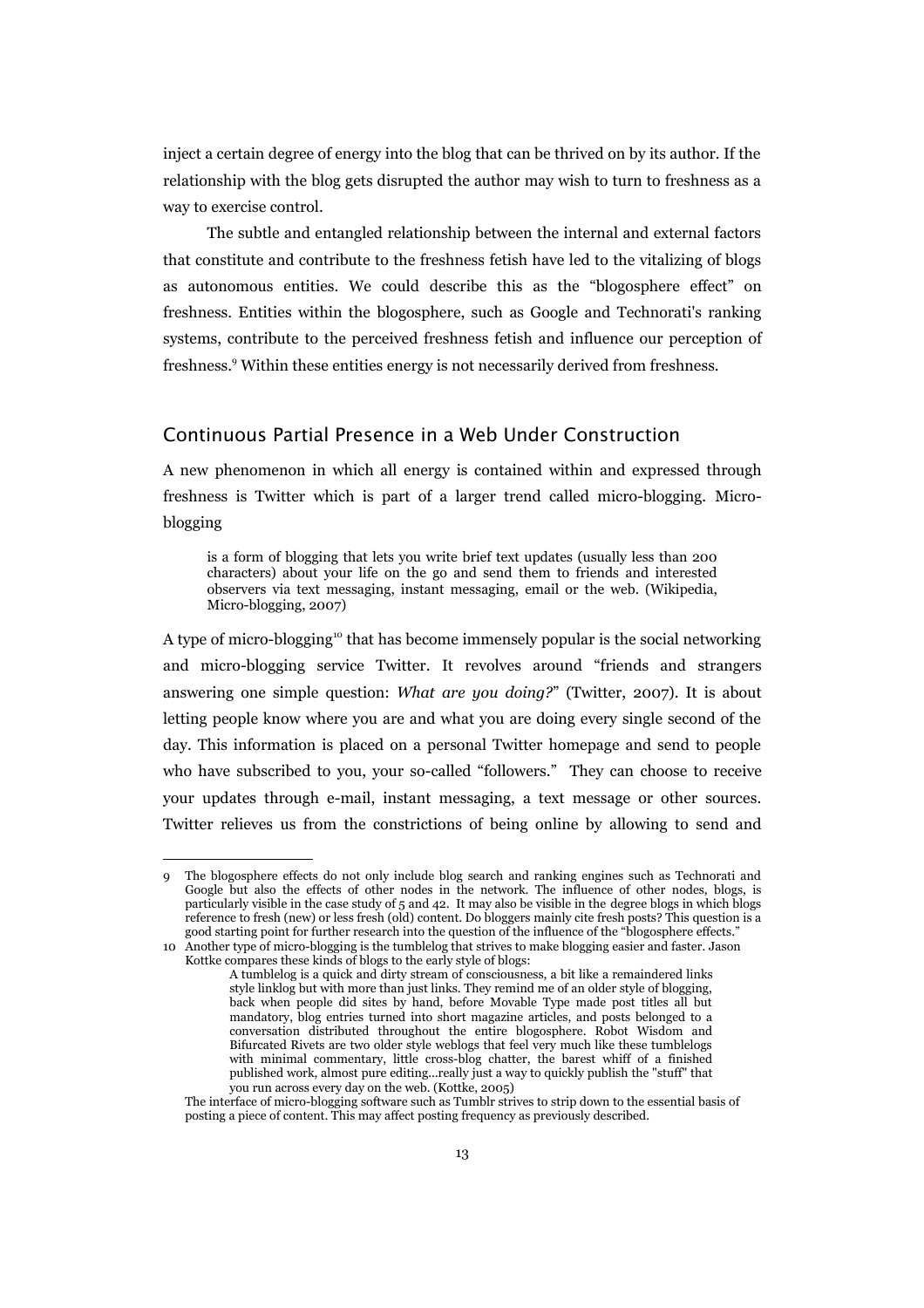receive updates to and from its service from various sources such as the telephone through text messaging. As danah boyd notes "Sure, we all love to have a sense of what's going on, but this is push technology at its most extreme." Fresh content can be uploaded every single second of the day:

Twitter is **Continuous Partial Presence**, mostly made up of mundane messages in answer to the question, "what are you doing?" A never-ending steam of presence messages prompts you to update your own. (Mayfield, 2007)

In blogging external factors such as comments or Trackbacks can prompt to update, as in the case of 5 and 42. With Twitter other people's messages can prompt to update.

To pay continuous partial attention is to pay partial attention -- CONTINUOUSLY. It is motivated by a desire to be a LIVE node on the network. Another way of saying this is that we want to connect and be connected. We want to effectively scan for opportunity and optimize for the best opportunities, activities, and contacts, in any given moment. To be busy, to be connected, is to be alive, to be recognized, and to matter.

We pay continuous partial attention in an effort NOT TO MISS ANYTHING. It is an always-on, anywhere, anytime, any place behavior that involves an artificial sense of constant crisis. We are always in high alert when we pay continuous partial attention. This artificial sense of constant crisis is more typical of continuous partial attention than it is of multi-tasking. (Stone, 2006)

The freshness fetish has stretched beyond the boundaries of the web and has penetrated every single second of our life. The web is in a permanent state of construction and we no longer see it as something that can be finished or is done.

My blog is starting to complete itself. Its not done but its not uncompleted either. It is under construction. A few years back most web pages had a under construction sign but now they are all gone. It seems like people have gotten used to the idea that web pages are never finished but that the continue to evolve. (Hamdi42, 2007)

Even though the under construction signs seem to have gone we are now faced with beta signs. Currently, so-called Web 2.0 sites often display a beta logo to indicate that the website is under continuous development.<sup>[11](#page-13-0)</sup>

There has been an increasing focus on freshness over the past ten years which has led to a perceived freshness fetish. A fetish because it is something we strive for, something we wish and want badly. Perceived because our senses are triggered by post dates or text messages informing us about the latest update. As internal and external

<span id="page-13-0"></span><sup>11</sup> Beta refers to a stage in the software release cycle where beta "is the first version released outside the organization or community that develops the software, for the purpose of evaluation or real-world black/grey-box testing. [...]In the context of Web 2.0, people even talk of perpetual betas to signify that some software is meant to stay in beta state" (Wikipedia, Software Release Life Cycle, 2007) . Flickr.com is one of the very few Web 2.0 sites that went from beta into gamma. Gamma is the next state in the release cycle which points to a version that is "substantially complete, but still under test. " (Wikipedia, Software Release Life Cycle, 2007) Instead of being substantially complete it is very likely a Web 2.0 joke as Flickr currently displays "Loves you" in its logo instead of "Gamma". This does not refer to a new version but to the marriage of two Flickr users who met through Flickr.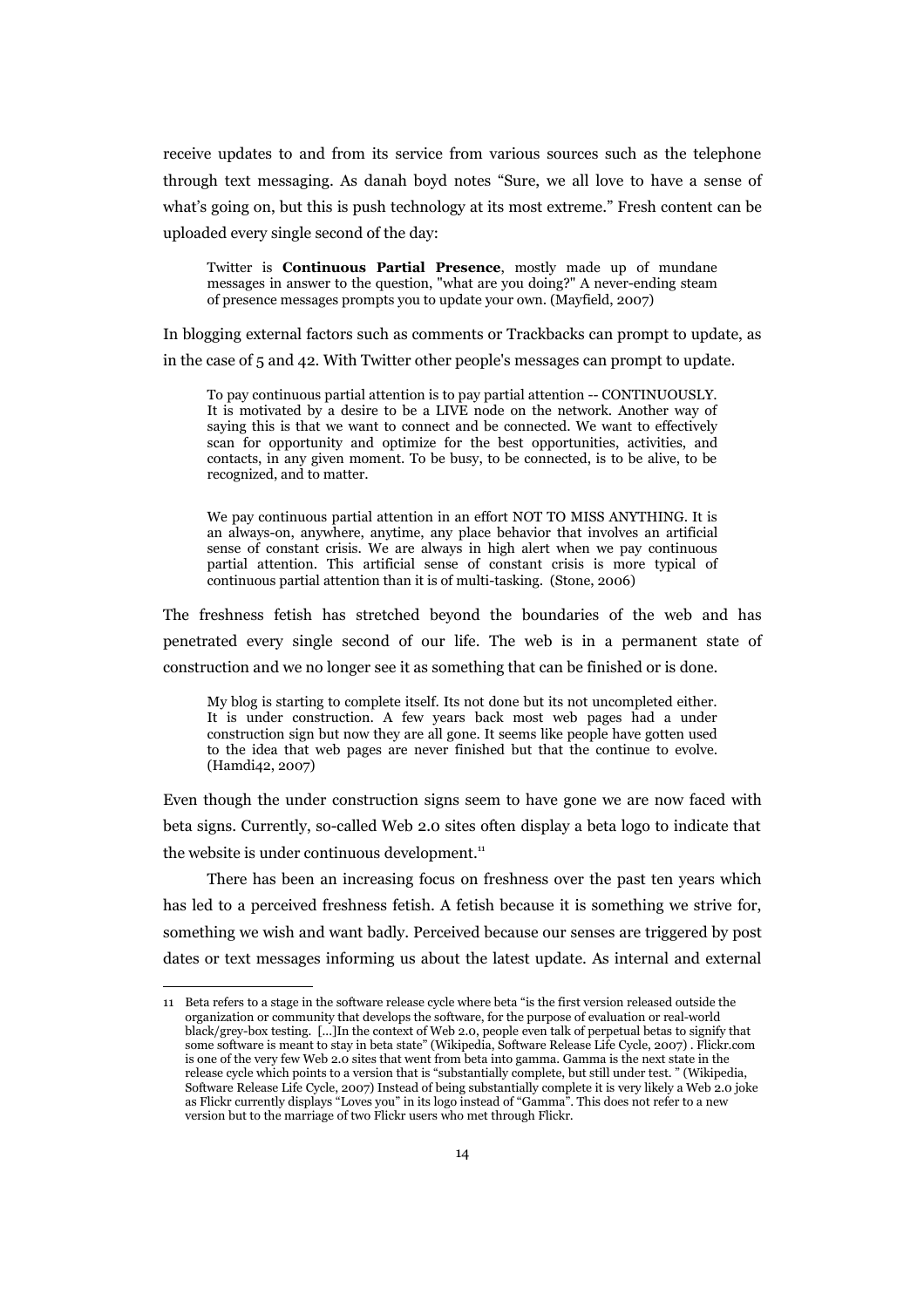forces drive us to update our web presence, in the form of various kinds of websites and blogs, we wish to let others know about these updates.

The first updates were communicated by using under construction signs to imply that a website had not been finished yet. Javascript automated this indication of freshness and was accompanied by new images to point to fresh content. Fresh content is always placed on top in blogs where the perceived freshness fetish is visible in internal and external forces. These forces, or blogosphere effects, may also vitalize blogs by injecting blogs with a certain degree of energy through trackback or pinging. Blog search and indexing services such as Technorati feed on the perceived freshness fetish. Our desire to be a live node in the network is reflected in the concept of continuous partial presence. This is seen in Twitter, where we receive constant updates from within the network that prompt us to update as well.

... my blog is calling me, it has been two days since I last updated my blog and it is getting impatient. It is waiting for an update on my post on The Perceived Freshness Fetish.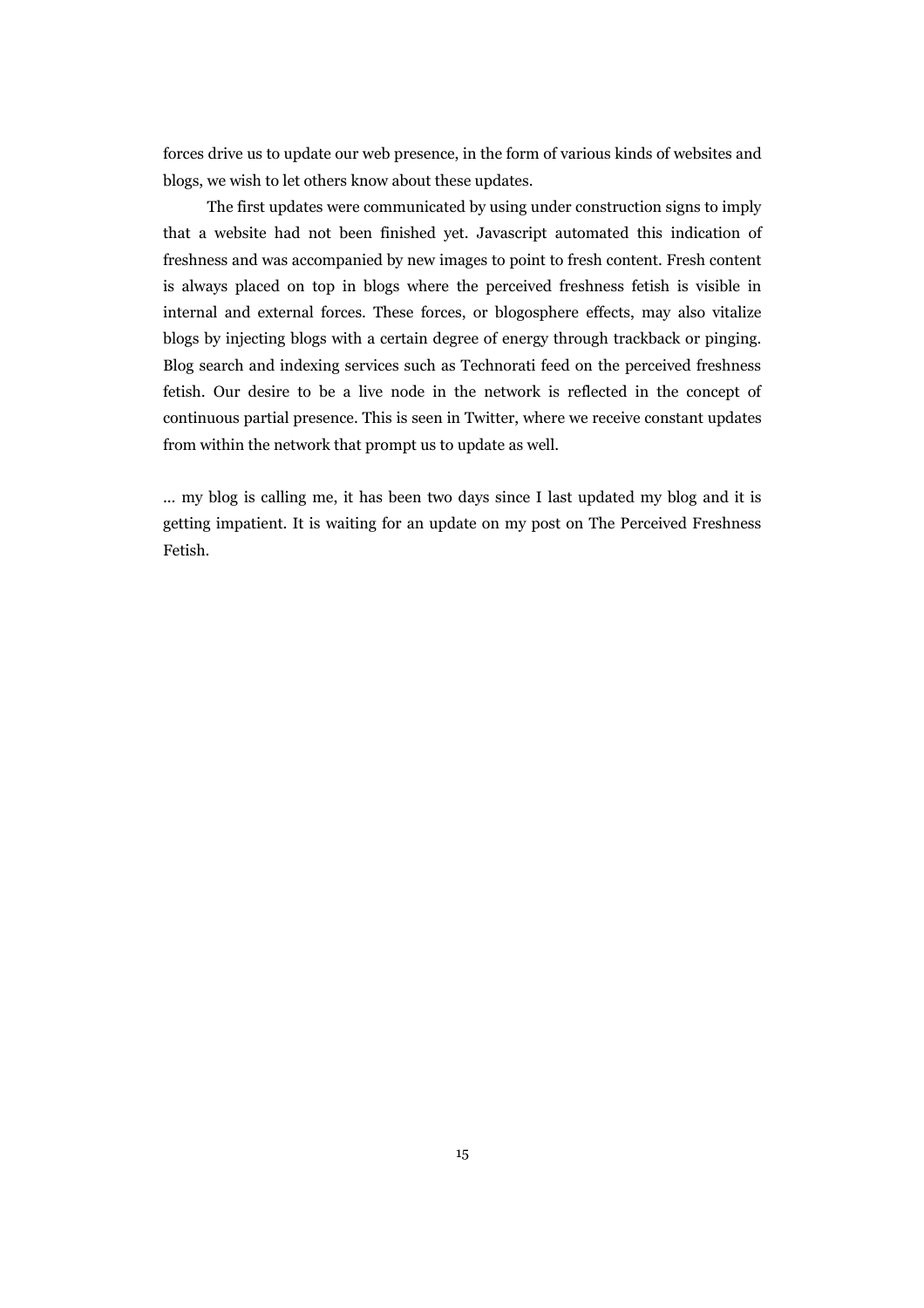#### References

- 5 and 42. "Dear blog, we're famous." [Weblog entry.] *5 and 42*. 28 May 2007. 21 June 2007. [<http://www.5and42.com/?p=78>](http://www.5and42.com/?p=78).
- Acharya, Anurag, et. al. *United States Patent Application: 0050071741*. 31 March 2005. 20 June 2007 [<http://appft1.uspto.gov/netacgi/nph-](http://appft1.uspto.gov/netacgi/nph-Parser?Sect1=PTO2&Sect2=HITOFF&p=1&u=/netahtml/PTO/search-bool.html&r=1&f=G&l=50&co1=AND&d=PG01&s1=20050071741&OS=20050071741&RS=20050071741)

Parser?Sect1=PTO2&Sect2=HITOFF&p=1&u=/netahtml/PTO/search-

[bool.html&r=1&f=G&l=50&co1=AND&d=PG01&s1=20050071741&OS=20050071741&RS=2](http://appft1.uspto.gov/netacgi/nph-Parser?Sect1=PTO2&Sect2=HITOFF&p=1&u=/netahtml/PTO/search-bool.html&r=1&f=G&l=50&co1=AND&d=PG01&s1=20050071741&OS=20050071741&RS=20050071741) [0050071741>](http://appft1.uspto.gov/netacgi/nph-Parser?Sect1=PTO2&Sect2=HITOFF&p=1&u=/netahtml/PTO/search-bool.html&r=1&f=G&l=50&co1=AND&d=PG01&s1=20050071741&OS=20050071741&RS=20050071741).

Bihun, Andy, et. al. *United States Patent Application: 0070061297*. 15 March 2007. 20 June 2007 [<http://appft1.uspto.gov/netacgi/nph-](http://appft1.uspto.gov/netacgi/nph-Parser?Sect1=PTO1&Sect2=HITOFF&d=PG01&p=1&u=%2Fnetahtml%2FPTO%2Fsrchnum.html&r=1&f=G&l=50&s1=%2220070061297%22.PGNR.&OS=DN/20070061297&RS=DN/20070061297)

Parser?Sect1=PTO1&Sect2=HITOFF&d=PG01&p=1&u=%2Fnetahtml%2FPTO%2Fsrchnum. [html&r=1&f=G&l=50&s1=%2220070061297%22.PGNR.&OS=DN/20070061297&RS=DN/2](http://appft1.uspto.gov/netacgi/nph-Parser?Sect1=PTO1&Sect2=HITOFF&d=PG01&p=1&u=%2Fnetahtml%2FPTO%2Fsrchnum.html&r=1&f=G&l=50&s1=%2220070061297%22.PGNR.&OS=DN/20070061297&RS=DN/20070061297) [0070061297>](http://appft1.uspto.gov/netacgi/nph-Parser?Sect1=PTO1&Sect2=HITOFF&d=PG01&p=1&u=%2Fnetahtml%2FPTO%2Fsrchnum.html&r=1&f=G&l=50&s1=%2220070061297%22.PGNR.&OS=DN/20070061297&RS=DN/20070061297).

- "Blog scraping." Wikipedia, The Free Encyclopedia. 5 June 2007, 20:27 UTC. Wikimedia Foundation, Inc. 21 June 2007 [<http://en.wikipedia.org/wiki/Blog\\_scraping>](http://en.wikipedia.org/wiki/Blog_scraping).
- Blood, Rebecca. "How blogging software reshapes the online community." *Commun. ACM*. 47.12 (2004): 53-55.
- boyd, danah. "Tweet Tweet (some thoughts on Twitter)." [Weblog entry.] *Many to Many*. 18 March 2007. 9 June 2007

[<http://many.corante.com/archives/2007/03/18/tweet\\_tweet\\_some\\_thoughts\\_on\\_twitter.](http://many.corante.com/archives/2007/03/18/tweet_tweet_some_thoughts_on_twitter.php) [php>](http://many.corante.com/archives/2007/03/18/tweet_tweet_some_thoughts_on_twitter.php).

- Brin, Sergey, and Lawrence Page. *The Anatomy of a Large-Scale Hypertextual Web Search Engine*. 1998. 18 June 2007 [<http://infolab.stanford.edu/pub/papers/google.pdf>](http://infolab.stanford.edu/pub/papers/google.pdf).
- Boggs, Chris. "Does "Freshness" Mean More in Google?" [Weblog entry.] *Search Engine Roundtable*. 3 April 2007. 21 June 2007

[<http://www.seroundtable.com/archives/012966.html>](http://www.seroundtable.com/archives/012966.html).

- Bruns, Axel. *Gatewatching: Collaborative Online News Production*. New York, USA: Peter Lang Publishing, 2005.
- Bruns, Axel, and Joanne Jacobs. *Uses of Blogs*. New York, USA: Peter Lang Publishing, 2006.
- Buyens, Jim. *Microsoft Office FrontPage 2003 Inside Out*. Richmond, USA: Microsoft Press, 2003.
- Chandler, Daniel. "Personal Home Pages and the Construction of Identities on the Web." [Homepage.] 19 April 2000. 24 May 2007

[<http://www.aber.ac.uk/media/Documents/short/webident.html>](http://www.aber.ac.uk/media/Documents/short/webident.html).

Coates, Tom. "Five years of weblog data to rip apart as you please... " [Weblog entry.] *Plasticbag.org*. 28 October 2004. 20 June 2007  $\text{chttp:}/\text{/www.plasticbaz.org/archives/2004/10/five}$  vears of weblog data to rip apart [as\\_you\\_please/>](http://www.plasticbag.org/archives/2004/10/five_years_of_weblog_data_to_rip_apart_as_you_please/).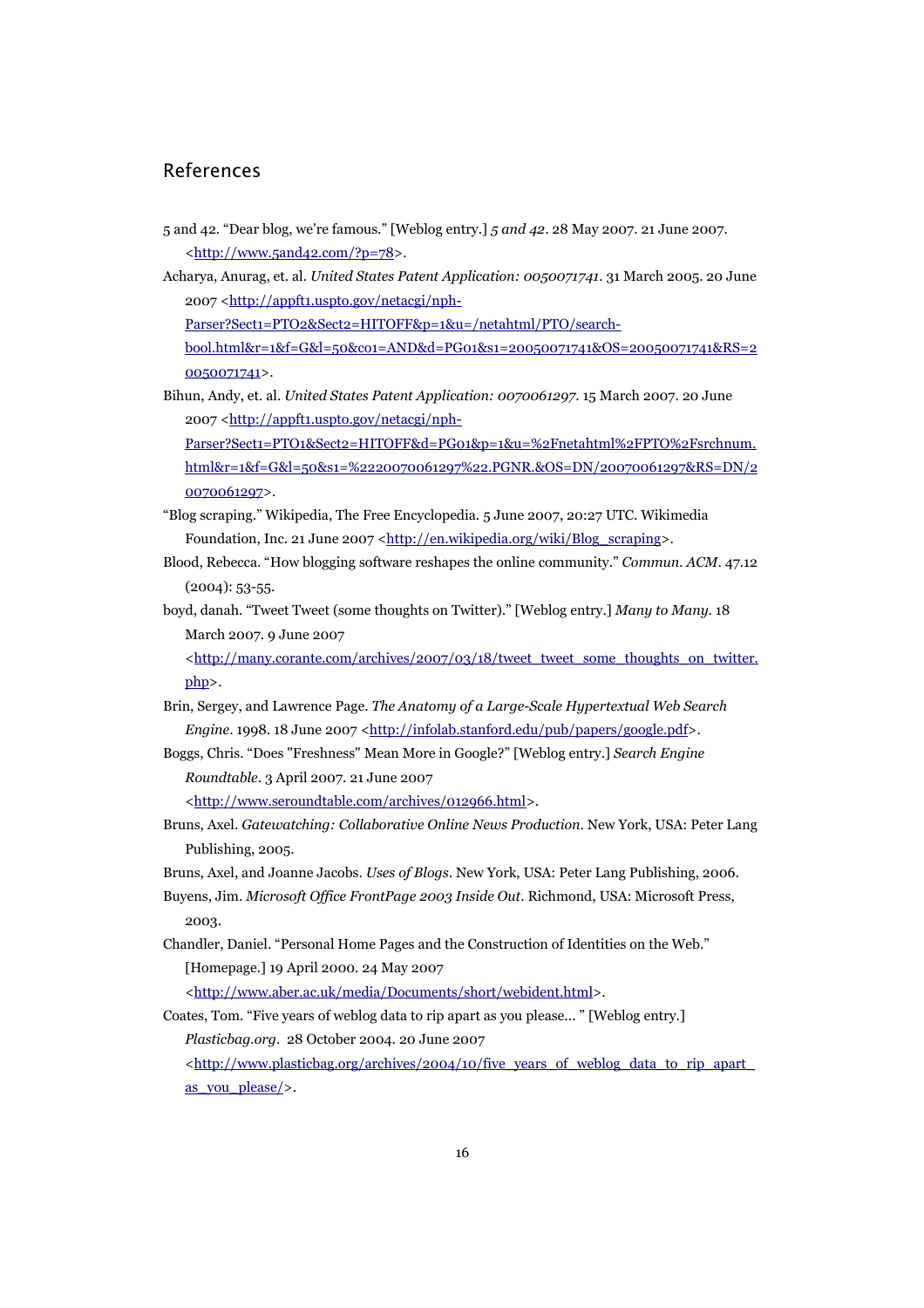Coates, Tom. "Three more sets of visualisations..." [Weblog entry.] *Plasticbag.org*. 7 November 2004. 6 June 2007

[<http://www.plasticbag.org/archives/2004/11/three\\_more\\_sets\\_of\\_visualisations/>](http://www.plasticbag.org/archives/2004/11/three_more_sets_of_visualisations/).

- Du, Helen S., and Christian Wagner. "Weblog success: Exploring the role of technology." *International Journal of Human-Computer Studies*. 64.9 (2006): 789-798.
- Eikelenboom, Twan. "Daily blogging routine and the perceived freshness fetish." [Weblog comment.]. *Anne Helmond*. 8 May 2007. 8 June 2007 [<http://www.annehelmond.nl/2007/05/08/daily-blogging-routine-and-the-perceived](http://www.annehelmond.nl/2007/05/08/daily-blogging-routine-and-the-perceived-freshness-fetish/#comment-5242)[freshness-fetish/#comment-5242>](http://www.annehelmond.nl/2007/05/08/daily-blogging-routine-and-the-perceived-freshness-fetish/#comment-5242).
- Fuller, Matthew. *Behind the Blip: Essays on the Culture of Software*. Brooklyn, USA: Autonomedia, 2003.
- Google. "Webmaster Help Center How often does Google crawl the web?" 2007. 6 June 2007 [<http://www.google.com/support/webmasters/bin/answer.py?answer=34439&topic=8523>](http://www.google.com/support/webmasters/bin/answer.py?answer=34439&topic=8523)
- Google "Google Analytics: Anne Helmond's account". 4 June 2007 [<http://www.google.com/analytics/>](http://www.google.com/analytics/).
- Hall, Justin. "January 10, 1996." [Weblog entry.] *Links.net*. 10 January 1996. 14 May 2007 [<http://www.links.net/daze/96/01/10/>](http://www.links.net/daze/96/01/10/).
- Hamdi42. "My Blog is Formed by Technology." [Weblog entry.] *Just Another Blog*. 7 February  $2007.8$  June  $2007 \frac{\text{http://hamdi42.wordpress.com/}}$ .
- Hansell, Saul. "Google Keeps Tweaking Its Search Engine." *The New York Times*. 3 June 2007. 21 June 2007

[<http://www.nytimes.com/2007/06/03/business/yourmoney/03google.html?ei=5070&en=](http://www.nytimes.com/2007/06/03/business/yourmoney/03google.html?ei=5070&en=7b9c604c8d4eea65&ex=1182571200&pagewanted=all) [7b9c604c8d4eea65&ex=1182571200&pagewanted=all#](http://www.nytimes.com/2007/06/03/business/yourmoney/03google.html?ei=5070&en=7b9c604c8d4eea65&ex=1182571200&pagewanted=all)>.

- Hayles, N. Katherine. *My Mother Was a Computer: Digital Subjects and Literary Texts*. New Ed. Chicago, USA: University Of Chicago Press, 2005.
- Helmond, Anne. "I'm sorry blog excuses." [Weblog entry.] *Anne Helmond.* 10 May 2007*.* 7 June 2007 [<http://www.annehelmond.nl/2007/05/10/im-sorry-blog-excuses/>](http://www.annehelmond.nl/2007/05/10/im-sorry-blog-excuses/).
- Helmond, Anne. *Blog Software and the Act of Blogging (working title)*. University of Amsterdam. Forthcoming.
- Hu, Jim. "GeoCitizens fume over watermark." [Online Newssite] *CNET News.com*. 23 June 1998. 22 May 2007 [<http://news.com.com/GeoCitizens+fume+over+watermark/2100-](http://news.com.com/GeoCitizens+fume+over+watermark/2100-1023_3-212596.html) [1023\\_3-212596.html>](http://news.com.com/GeoCitizens+fume+over+watermark/2100-1023_3-212596.html).
- Information superhighway Wikipedia, The Free Encyclopedia. 3 June 2007, 13:35 UTC. Wikimedia Foundation, Inc. 22 May 2007

[<http://en.wikipedia.org/wiki/Information\\_superhighway>](http://en.wikipedia.org/wiki/Information_superhighway).

- JLS. "Sorry I haven't posted in awhile." [Weblog entry.] *The F Blog*. 19 October 2006. 7 June 2007 [<http://www.jennshreve.com/thefblog/2006/10/sorry-i-havent-posted-in](http://www.jennshreve.com/thefblog/2006/10/sorry-i-havent-posted-in-awhile.html)[awhile.html>](http://www.jennshreve.com/thefblog/2006/10/sorry-i-havent-posted-in-awhile.html).
- Jon. "Google PageRank Freshness" [Weblog entry.] *ValueWiki The Blog*. 11 April 2007. 20 June 2007 [<http://blog.valuewiki.com/2007/04/11/google-pagerank-freshness/>](http://blog.valuewiki.com/2007/04/11/google-pagerank-freshness/).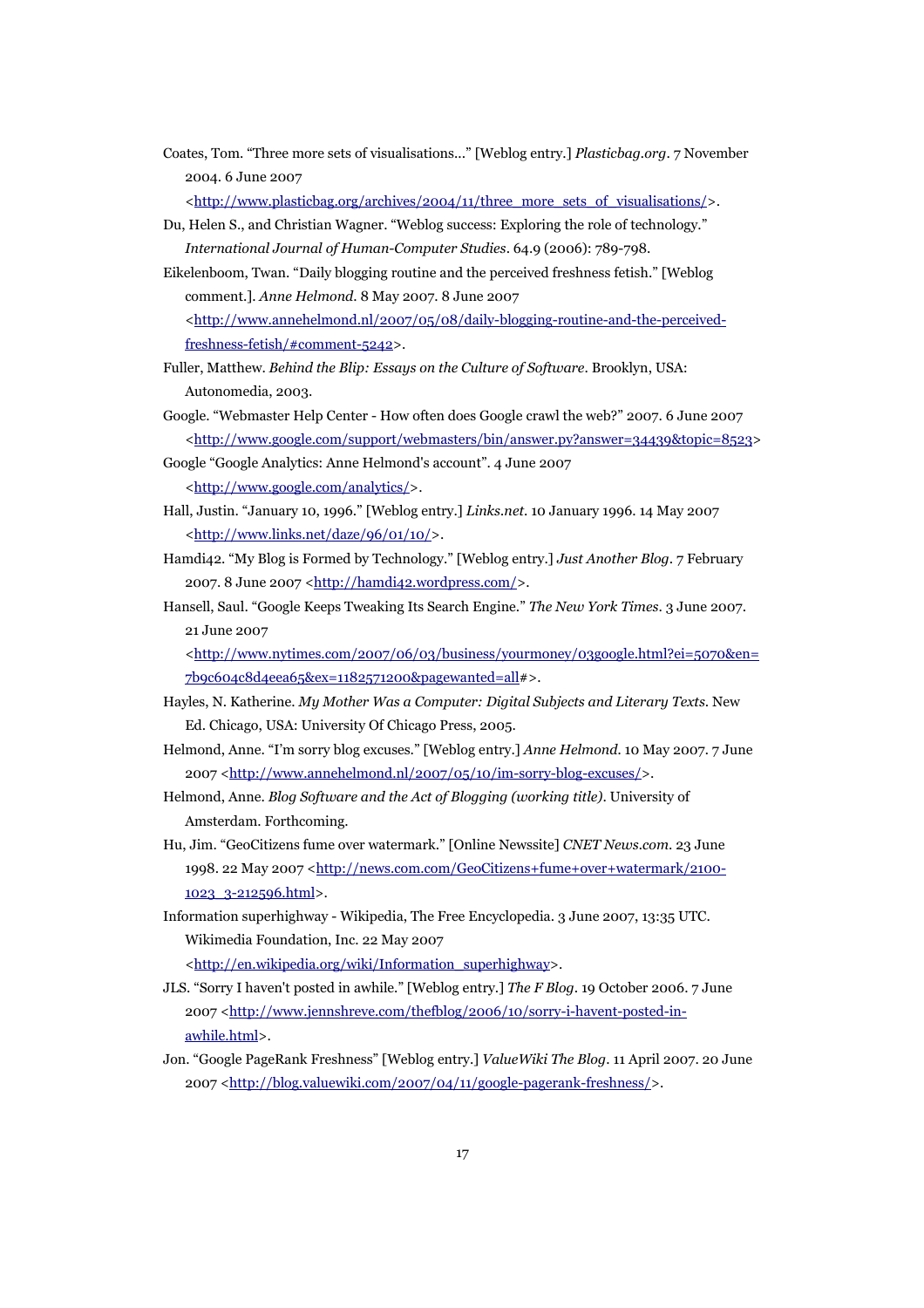- Kottke, Jason. "Tumblelogs" [Weblog entry.] *Kottke.org Home of Fine Hypertext Products*. 19 October 2005. 9 June 2007 [<http://www.kottke.org/05/10/tumblelogs>](http://www.kottke.org/05/10/tumblelogs).
- Lenssen, Philipp. "Behind the Scenes of Google Rankings." [Weblog entry.] *Google Blogoscoped*. 3 June 2007. 22 June 2007 [<http://blog.outer-court.com/archive/2007-06-03-n52.html>](http://blog.outer-court.com/archive/2007-06-03-n52.html).
- Li, Dan. *Why Do You Blog: A Uses-and-Gratifications Inquiry Into Bloggers' Motivations*. Marquette University, 2005. 17 June 2007
	- [<http://commonsenseblog.typepad.com/common\\_sense/files/Li\\_Dan\\_Aug\\_2005.pdf>](http://commonsenseblog.typepad.com/common_sense/files/Li_Dan_Aug_2005.pdf).
- Mayfield, Ross. "Twitter Tips the Tuna." [Weblog entry.] *Ross Mayfield's Weblog*. 10 May 2007. 23 May 2007 [<http://ross.typepad.com/blog/2007/03/twitter\\_tips\\_th.html>](http://ross.typepad.com/blog/2007/03/twitter_tips_th.html).
- "Micro-blogging." Wikipedia, The Free Encyclopedia. 1 June 2007, 20:24 UTC. Wikimedia Foundation, Inc. 9 June 2007 [<http://en.wikipedia.org/wiki/Micro-blogging>](http://en.wikipedia.org/wiki/Micro-blogging).
- Nifty, Ricky. "People Against Under Construction Images." [Homepage] 1997. 25 May 2007 [<http://www.andrews.edu/~rickyr/noconst.html>](http://www.andrews.edu/~rickyr/noconst.html).
- O'Reilly, Tim. "What Is Web 2.0." [Homepage] *O'Reilly.* 30 September 2005. 21 June 2007 [<http://www.oreillynet.com/pub/a/oreilly/tim/news/2005/09/30/what-is-web-](http://www.oreillynet.com/pub/a/oreilly/tim/news/2005/09/30/what-is-web-20.html?page=4)[20.html?page=4>](http://www.oreillynet.com/pub/a/oreilly/tim/news/2005/09/30/what-is-web-20.html?page=4).
- Rogers, Richard. *MA Tutorial: Current Themes in New Media*. Class discussion. University of Amsterdam, May 2007.
- Rowse, Darren. "How Google Blogsearch ranks your Posts… In their own words!" [Weblog entry*.*] *Problogger*. 18 April 2007. 20 June 2007 [<http://www.problogger.net/archives/2007/04/18/how-google-blogsearch-ranks-your](http://www.problogger.net/archives/2007/04/18/how-google-blogsearch-ranks-your-posts-in-their-own-words/)[posts-in-their-own-words/>](http://www.problogger.net/archives/2007/04/18/how-google-blogsearch-ranks-your-posts-in-their-own-words/).
- Rowse, Darren. "Search Engine Optimization for Blogs SEO." [Weblog entry.*] Problogger*. 15 August 2005. 20 June 2007 [<http://www.problogger.net/archives/2005/08/15/search](http://www.problogger.net/archives/2005/08/15/search-engine-optimization-for-blogs/)[engine-optimization-for-blogs/>](http://www.problogger.net/archives/2005/08/15/search-engine-optimization-for-blogs/).
- Searls, Doc. "Linux for Suits The World Live Web." [Online Journal.*] Linux Journal*. 31 October 2005. 19 June 2007 [<http://interactive.linuxjournal.com/article/8549>](http://interactive.linuxjournal.com/article/8549).
- Smashing Magazine. "Google PageRank: What Do We Know About It?" [Weblog entry.] *Smashing Magazine*. 5 June 2007. 6 June 2007 [<http://www.smashingmagazine.com/2007/06/05/google-pagerank-what-do-we-really](http://www.smashingmagazine.com/2007/06/05/google-pagerank-what-do-we-really-know-about-it/)[know-about-it/>](http://www.smashingmagazine.com/2007/06/05/google-pagerank-what-do-we-really-know-about-it/).
- "Software Release Life Cycle" Wikipedia, The Free Encyclopedia. 21 June 2007, 14:59 UTC. Wikimedia Foundation, Inc. 21 June 2007 [<http://en.wikipedia.org/wiki/Software\\_release\\_cycle#Beta>](http://en.wikipedia.org/wiki/Software_release_cycle#Beta).
- "Static Web Page" Wikipedia, The Free Encyclopedia. 1 January 2007, 07:53 UTC. Wikimedia
	- Foundation, Inc. 20 June 2007 [<http://en.wikipedia.org/wiki/Static\\_Web\\_page>](http://en.wikipedia.org/wiki/Static_Web_page).
- Stone, Linda. "WikiHome JotSpot Wiki (continuouspartialattention)." [Wiki.] 21 December 2006. 9 June 2007 [<http://continuouspartialattention.jot.com/WikiHome>](http://continuouspartialattention.jot.com/WikiHome).
- "TrackBack" Wikipedia, The Free Encyclopedia." (2007). 18 June 2007, 22:52 UTC. Wikimedia Foundation, Inc. 19 June 2007 [<http://en.wikipedia.org/wiki/Trackback>](http://en.wikipedia.org/wiki/Trackback).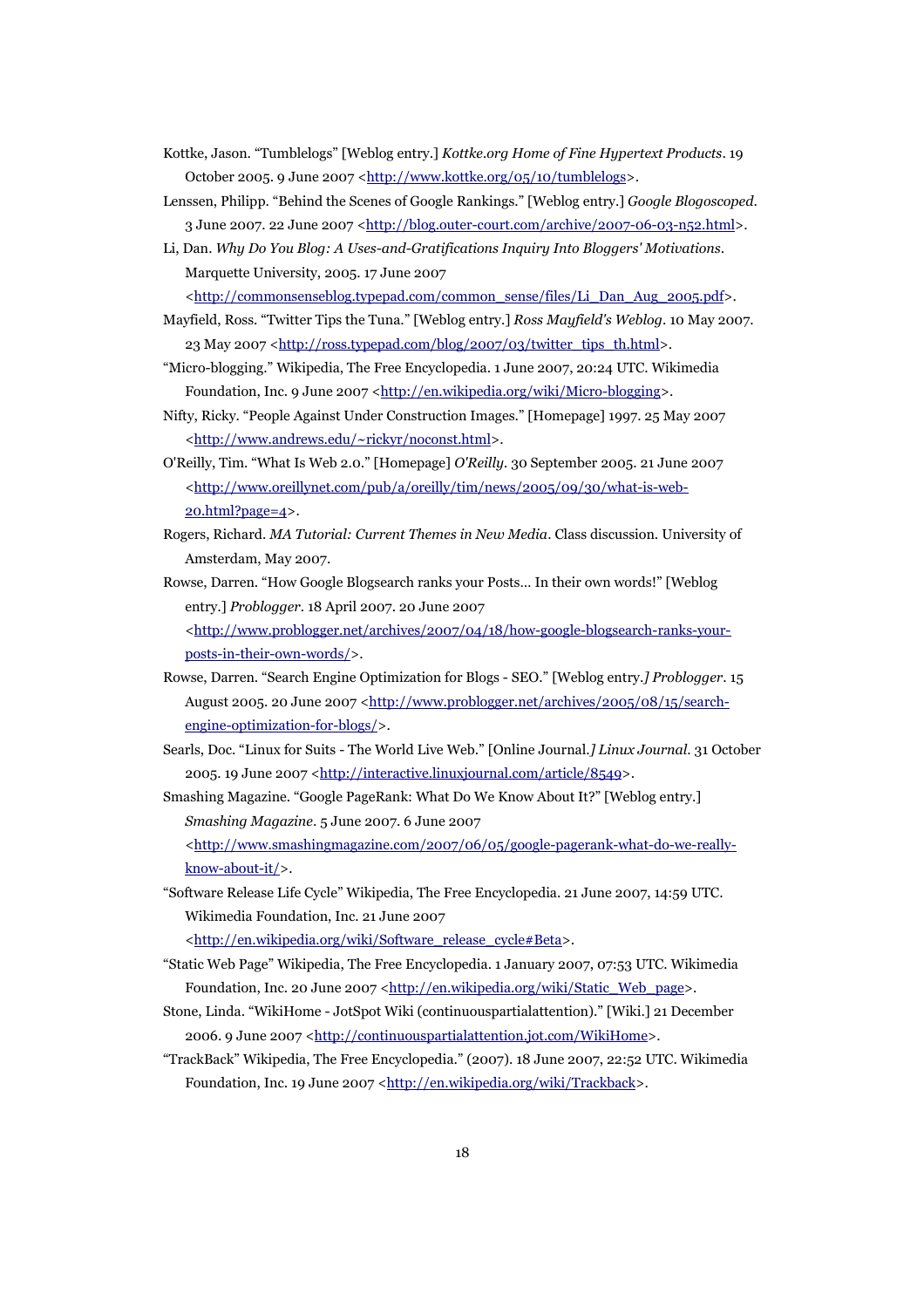Turner, Neil. "Post frequency." [Weblog entry.] *Neil's World*. 27 November 2003. 7 June 2007 [<http://www.neilturner.me.uk/2003/Nov/27/post\\_frequency.html>](http://www.neilturner.me.uk/2003/Nov/27/post_frequency.html).

Twitter. "What are you doing?" 9 June 2007 [<http://twitter.com/>](http://twitter.com/).

- Walker, Jill. "Feral Hypertext: When Hypertext Literature Escapes Control." 2005. 21 June 2007 [<http://jilltxt.net/txt/FeralHypertext.pdf>](http://jilltxt.net/txt/FeralHypertext.pdf).
- WordPress. "Update Services." *WordPress Codex*. 2007. 6 June 2007 [<http://codex.wordpress.org/Update\\_Services>](http://codex.wordpress.org/Update_Services).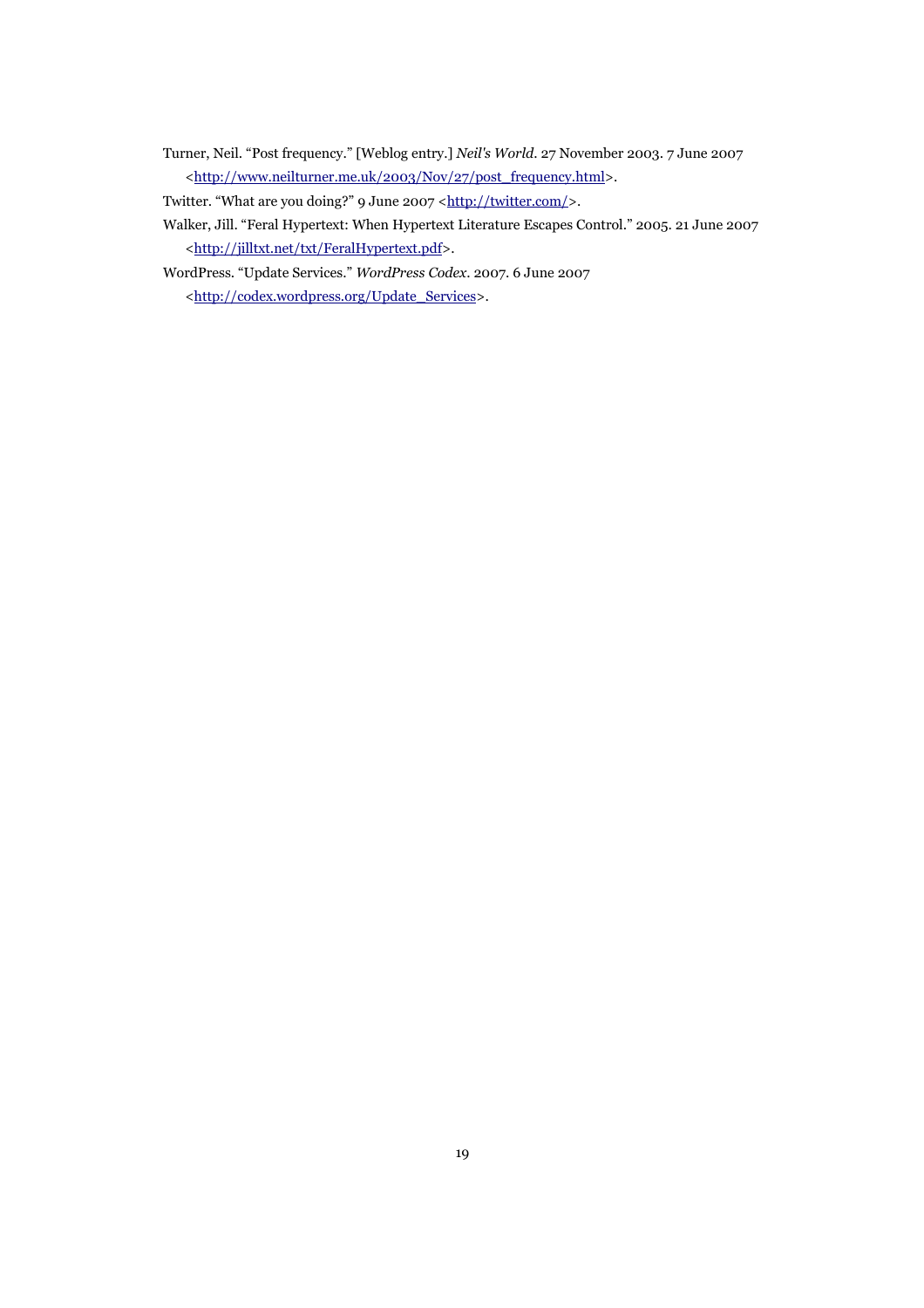## Figures



- What has Eric's Trip got to do with Sonic Youth? Well it's pretty simple... Eric's Trip is the name of a Sonic Youth song.
- · Eric's Trip is Julie Doiron bass and vocals, Mark Gaudet drums, Chris Thompson guitar, Rick White vocals and guitar
- Eric's Trip put out some great 7" records. Including some wonderful split singles.
- Unfortunately Eric's Trip decided to split up,
- but there is still great music (what a tragedy).

I couldn't have made this page without the help from: Ryan Fields, Patrick Benny, Derek W. Hillier, Sarah Evans, Christian Brubaker, Lindsey, Adam Rodenhiser, Holmesad, and all the cool people that emailed me. Thank you very much. - Anne Helmond

This page is maintained by Anne Helmond (ahelmond@wwdg.com) using HTML Notepad. Last updated 08/30/1997 18:50:02

*Fig. 2: http://www.geocities.com/SunsetStrip/3500/et.html*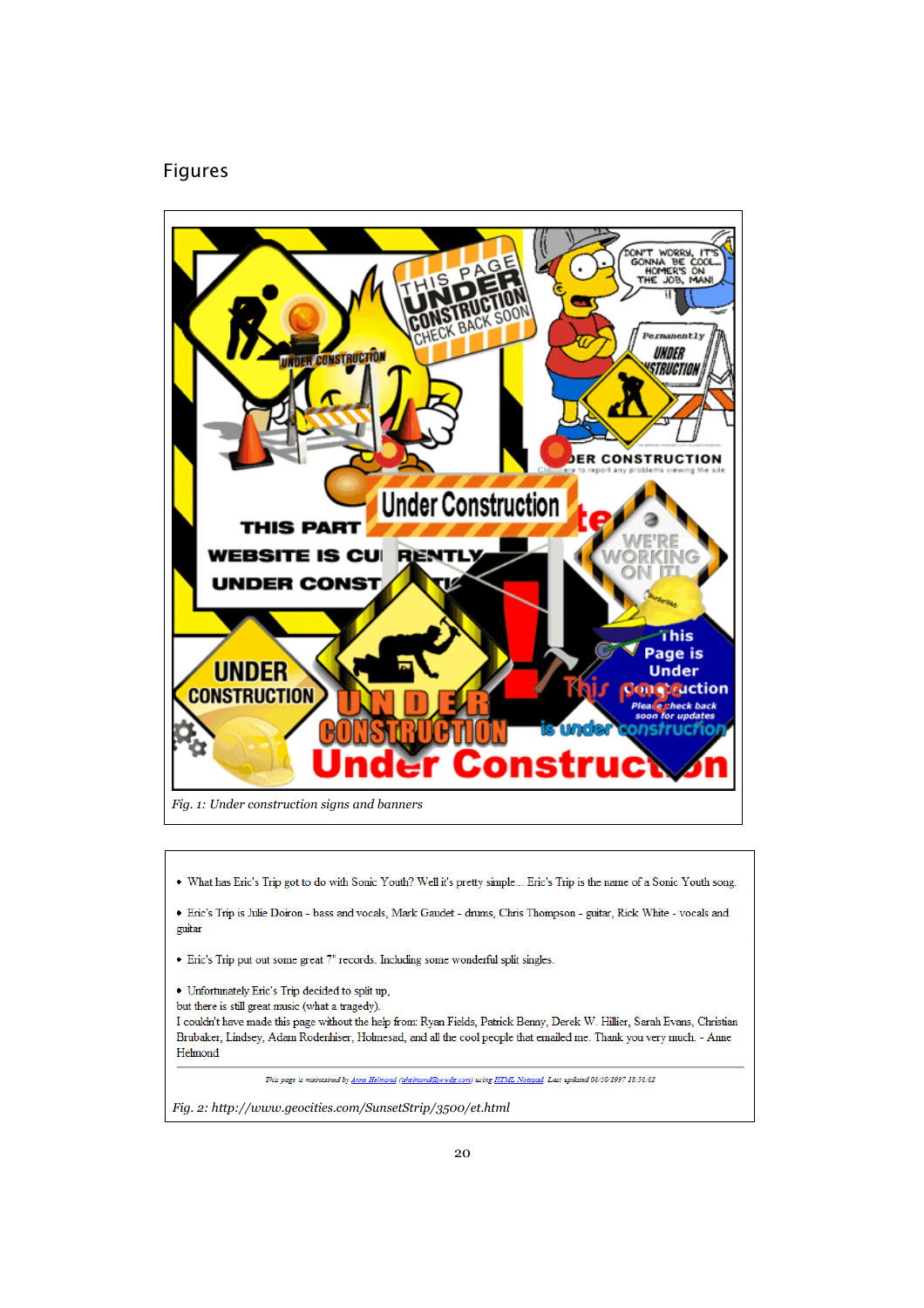|                                        |                   |                          | <b>MA thesis on Blog Software</b>                                                       |  |
|----------------------------------------|-------------------|--------------------------|-----------------------------------------------------------------------------------------|--|
| <b>Posting</b>                         | Settings          | Template                 | <b>View Blog</b>                                                                        |  |
| Create                                 | <b>Edit Posts</b> | <b>Moderate Comments</b> |                                                                                         |  |
| <b>Title:</b>                          |                   |                          | <b>Edit Html</b><br>Compose                                                             |  |
| Font                                   |                   |                          | MT T > b : T   ♥   W   W W W   2 2<br>Preview                                           |  |
|                                        |                   |                          |                                                                                         |  |
|                                        |                   |                          |                                                                                         |  |
|                                        |                   |                          |                                                                                         |  |
|                                        |                   |                          |                                                                                         |  |
|                                        |                   |                          |                                                                                         |  |
|                                        |                   |                          |                                                                                         |  |
| Post Options                           |                   |                          | Labels for this post:<br>e.g. scooters, vacation, fall                                  |  |
|                                        |                   |                          | Shortcuts: press Ctrl with: B = Bold, I = Italic, P = Publish, S = Save, D = Draft more |  |
| <b>PUBLISH POST</b>                    |                   | <b>SAVE NOW</b>          |                                                                                         |  |
| Return to list of posts                |                   |                          |                                                                                         |  |
| Fig. 3: Blogger's Write Post Interface |                   |                          |                                                                                         |  |

| WordPress testground (View site ») | Howdy, admin. [Sign Out, My Profile]                              |                           |                                              |
|------------------------------------|-------------------------------------------------------------------|---------------------------|----------------------------------------------|
| <b>Dashboard</b>                   | Write Manage Comments Blogroll Presentation Plugins Users Options |                           |                                              |
| <b>Write Post</b> Write Page       |                                                                   |                           |                                              |
| Title                              |                                                                   |                           | <b>Categories</b>                            |
|                                    |                                                                   |                           | Add                                          |
| Post<br>Visual<br>Code             |                                                                   |                           | Separate multiple categories<br>with commas. |
|                                    | B/₩ 日日年律  事事者  ◎ ※ 포呂  ♥・  ◎                                      |                           | <b>Uncategorized</b>                         |
|                                    |                                                                   |                           |                                              |
|                                    |                                                                   |                           |                                              |
|                                    |                                                                   |                           |                                              |
|                                    |                                                                   |                           |                                              |
|                                    |                                                                   |                           |                                              |
|                                    |                                                                   |                           |                                              |
| Path:                              |                                                                   |                           |                                              |
|                                    |                                                                   | Save                      | $\ddot{}$<br><b>Discussion</b><br>Publish    |
|                                    |                                                                   | Save and Continue Editing | ÷<br><b>Post Password</b>                    |
| <b>Upload</b>                      |                                                                   |                           |                                              |
|                                    |                                                                   |                           | <b>Post Slug</b><br>$\ddot{}$                |
| File                               | Browse                                                            |                           |                                              |
| <b>Title</b>                       |                                                                   |                           | $\ddot{}$<br><b>Post Status</b>              |
| <b>Description</b>                 |                                                                   |                           |                                              |
|                                    |                                                                   |                           | $\ddot{}$<br><b>Post Timestamp</b>           |
|                                    |                                                                   | Upload »                  |                                              |
|                                    |                                                                   |                           |                                              |